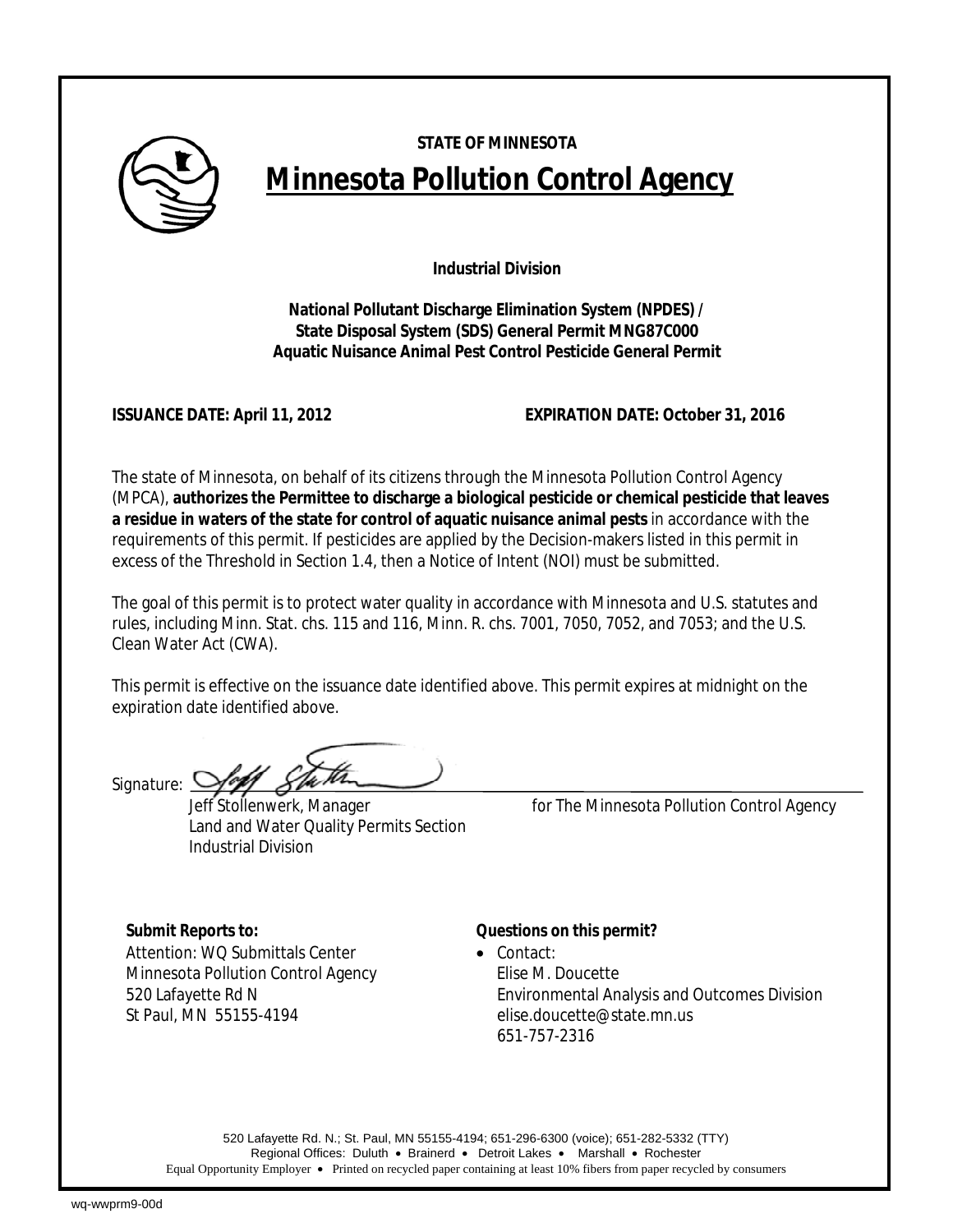## **Table of Contents**

| Cover Page               |                                                                                                                                                                                                                                                                                                                                                 |                                  |
|--------------------------|-------------------------------------------------------------------------------------------------------------------------------------------------------------------------------------------------------------------------------------------------------------------------------------------------------------------------------------------------|----------------------------------|
| <b>Table of Contents</b> |                                                                                                                                                                                                                                                                                                                                                 |                                  |
|                          | Aquatic Nuisance Animal Pest Control General Permit Requirements                                                                                                                                                                                                                                                                                |                                  |
| 1.<br>2.                 | <b>General Permit Applicability and Eligibility</b><br>Exclusions / Limitations on Coverage                                                                                                                                                                                                                                                     | 3<br>$\overline{4}$              |
| 3.                       | <b>Basic Requirements</b><br><b>Technology-Based Effluent Limits</b><br>Water Quality-Based Effluent Limits<br>Site Monitoring<br>Adverse Incident Notification and Reporting for both Decision-makers and Applicators<br><b>Corrective Action</b><br>Recordkeeping                                                                             | 4<br>5<br>5<br>6<br>8<br>8       |
| 4.                       | Requirements for Decision-makers that Must Submit a Notice of Intent (NOI)<br>Authorization to Discharge Under This Permit<br><b>Technology-Based Effluent Limits</b><br>Pest Management Measures<br>Part 1: Identify the Problem<br>Part 2: Pest Management Strategies<br>Part 3: Pesticide Use                                                | 9<br>11                          |
|                          | Pesticide Discharge Management Plan (PDMP)<br>PDMP - Team<br>PDMP - Problem and Pest Management Area Description<br>PDMP - Control Measure Description<br>PDMP - Schedules and Procedures<br>PDMP - Signature and Modifications<br>PDMP - Availability                                                                                          | 12                               |
|                          | <b>Corrective Action Documentation</b><br>Recordkeeping<br>Recordkeeping for Large Entities<br>Annual Reporting for Large Entities<br>Terminating Coverage<br>Individual or Alternative General Permits<br>MPCA Requiring Coverage under an Individual or Alternative Permit<br>Decision-makers Requesting Coverage under an Alternative Permit | 14<br>15<br>15<br>16<br>17<br>17 |
| 5.<br>6.                 | <b>Standard Permit Requirements</b><br>Permit Specific Definitions                                                                                                                                                                                                                                                                              | 18<br>23                         |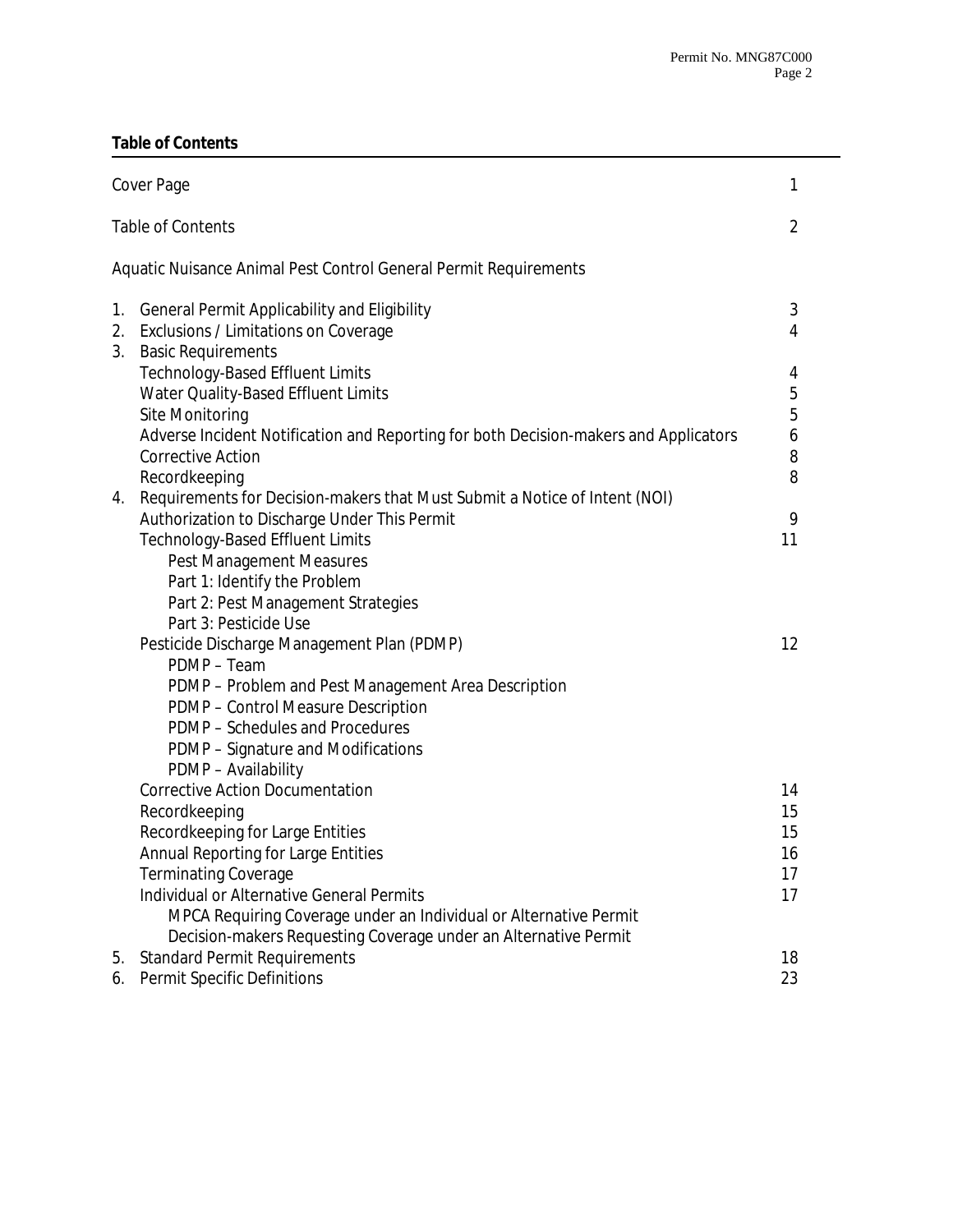#### **AQUATIC NUISANCE ANIMAL PEST CONTROL GENERAL PERMIT REQUIREMENTS**

#### **1. General Permit Applicability and Eligibility**

- 1.1 This permit applies to individuals, groups, units of government or other entities who discharge to waters of the state from the application of biological pesticides or chemical pesticides that leave a residue (hereinafter collectively "pesticides") when the pesticide application is for the control of **Aquatic Nuisance Animals** in waters of the state. Nuisance animals in this use category include, but are not limited to fish, lampreys, leeches and mollusks (zebra mussels, faucet snails, and various species of snails).
- 1.2 Individuals, groups, units of government, and other entities associated with the application of pesticides which result in a discharge to a water of the state under this permit are considered Decision-makers or Applicators. For the purpose of this permit, "Decisionmaker" means any entity with control over the decision to perform pesticide applications, including the ability to modify those decisions. "Applicator" means any entity who performs the application of a pesticide or who has day-to-day control of the application (i.e., they are authorized to direct workers to carry out those activities). More than one entity (Decisionmaker and/or Applicator) may be responsible for complying with this permit for any single discharge from the application of pesticides. A Decision-maker that self-applies pesticides is also considered an Applicator and must comply with applicable requirements imposed on both Applicators and Decision-makers.
- 1.3 For the purposes of this permit, Decision-makers and Applicators are considered "Permittees" unless otherwise noted and regardless of whether a NOI is required to be submitted.
- 1.4 The following Decision-makers are required to submit a NOI under this general permit for discharges to waters of the state resulting from the application of pesticides (hereinafter "Thresholds"):

| <b>Thresholds</b>   |                                   |                                                                                       |  |  |  |  |
|---------------------|-----------------------------------|---------------------------------------------------------------------------------------|--|--|--|--|
| Aquatic<br>Nuisance | Lakes                             | Decision-makers that apply to a treatment area <sup>2</sup><br>of 20 acres or greater |  |  |  |  |
| Animal<br>Control   | Streams, ditches, rivers,<br>etc. | Decision-makers that apply to a treatment area<br>of 20 linear miles or greater       |  |  |  |  |

\* Treatment Area **–** the entire area, whether over land or water, where the pesticide application is intended to provide pesticidal benefits. In some instances, the treatment area will be larger than the area where pesticides are actually applied.

For example, the treatment area for a stationary drip treatment into a stream should be calculated by multiplying the width of the stream by the length over which the pesticide is intended to control aquatic nuisance animals. Treating both sides of a five mile long river, stream, or ditch is equal to ten miles of treatment area. The treatment area for a lake is the water surface area where the application is intended to provide pesticidal benefits. Both Thresholds are cumulative and based on a calendar year total. Each application event is to be added together for a cumulative total to compare to the Threshold.

1.5 The following discharges, consistent with the permit eligibility provisions in Section 1.1, are automatically authorized by the issuance date of this permit: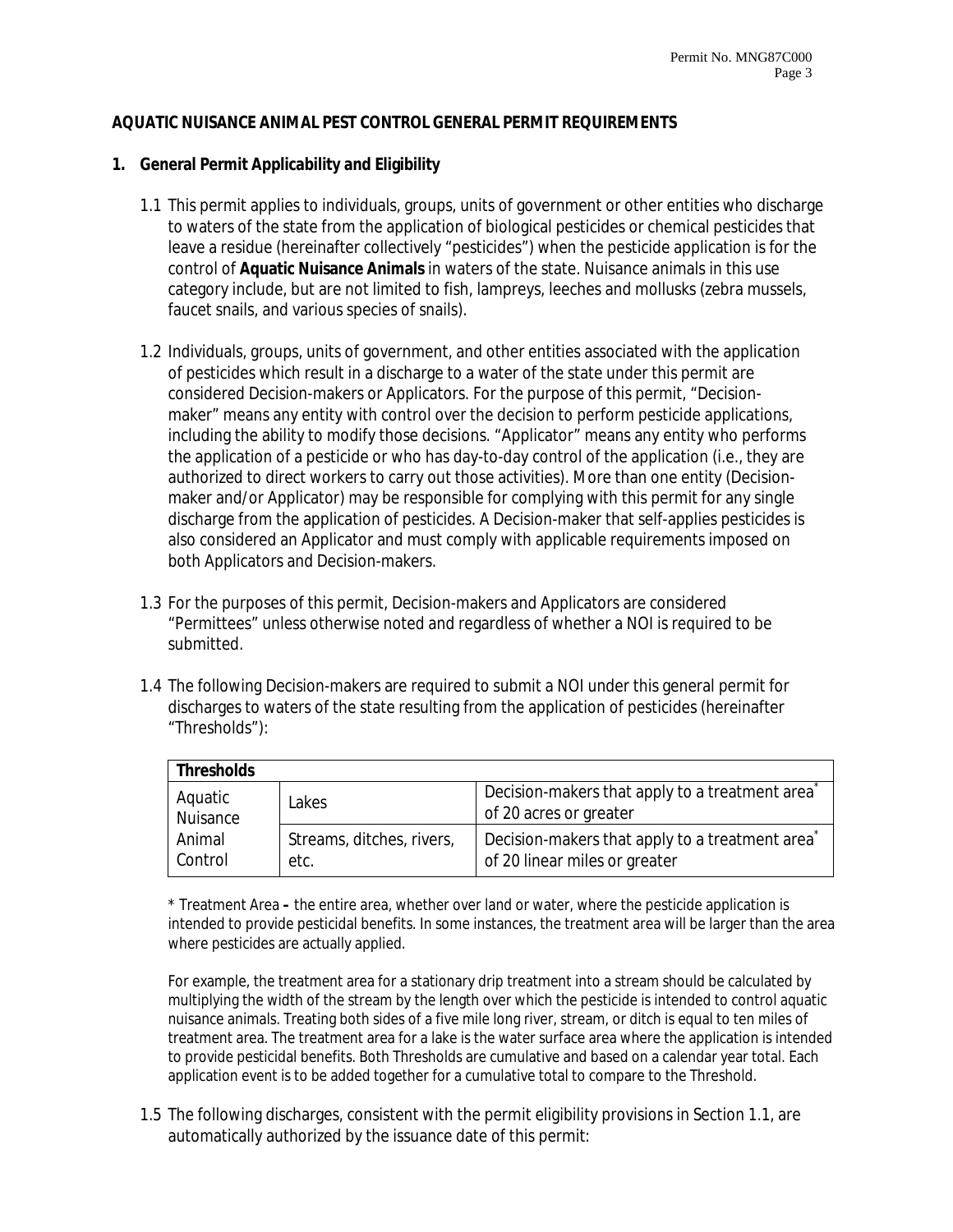- a. Eligible discharges made prior to the Notice of Intent submission deadline in Section 4.2.
- b. Eligible discharges that result from the application of a pesticide as part of pesticide research and development (defined in Section 6.39).
- c. Eligible discharges for which submission of an NOI is not required.

However, these discharges are still required to comply with the minimum requirements of this permit as defined in Section 3 (Basic Requirements) and Section 5 (Standard Permit Requirements).

- 1.6 Consistent with the permit eligibility provisions of Section 1.1, dischargers that submit an application and are issued an Aquatic Plant Management (APM) permit through MN Rules 6280 by the Department of Natural Resources fulfill the requirements of this permit's NOI and are granted coverage under this NPDES/SDS general permit. Compliance with an APM permit satisfies the requirements of this NPDES/SDS permit, and no further reporting to MPCA is required.
- 1.7 For Decision-makers required to submit a NOI, see Sections 4.1-4.5 for timing of submittal and authorization to discharge.
- 1.8 Decision-makers and Applicators covered under this permit that are not required to submit a NOI are terminated from permit coverage when they no longer have a discharge from the application of pesticides nor activities associated with the discharge required by this Permit, including, but not limited to monitoring, reporting, and recordkeeping.

#### **2. Exclusions / Limitations on Coverage**

- 2.1 Decision-makers and Applicators are not eligible for coverage under this permit for discharges to:
	- a. Waters of the state identified as impaired for the pesticide in question or its degradates. Impaired waters are those which have been identified pursuant to Section 303(d) of the CWA as not meeting applicable state water quality standards.
	- b. Waters designated by the state as Prohibited Outstanding Resource Value Waters (ORVWs) for nondegradation purposes under Minn. R. 7050.0180 subp. 3 through 5 (Nondegradation for ORVWs).
- 2.2 Decision-makers and Applicators are not eligible for coverage under this permit due to other NPDES/SDS coverage in the following cases:
	- a. Discharges currently covered under another point source NPDES/SDS permit.
	- b. Discharges covered within five years prior to the effective date of this permit by an individual permit or alternative general permit that established numeric water quality-based limitations for the pesticide in question or its degradates. See Section 4.43 for submittal of an application for an individual permit or alternative general permit.
	- c. Discharges from activities where any NPDES/SDS permit has been or is in the process of being denied, terminated, or revoked by the MPCA (this does not apply to the routine reissuance of permits every five years).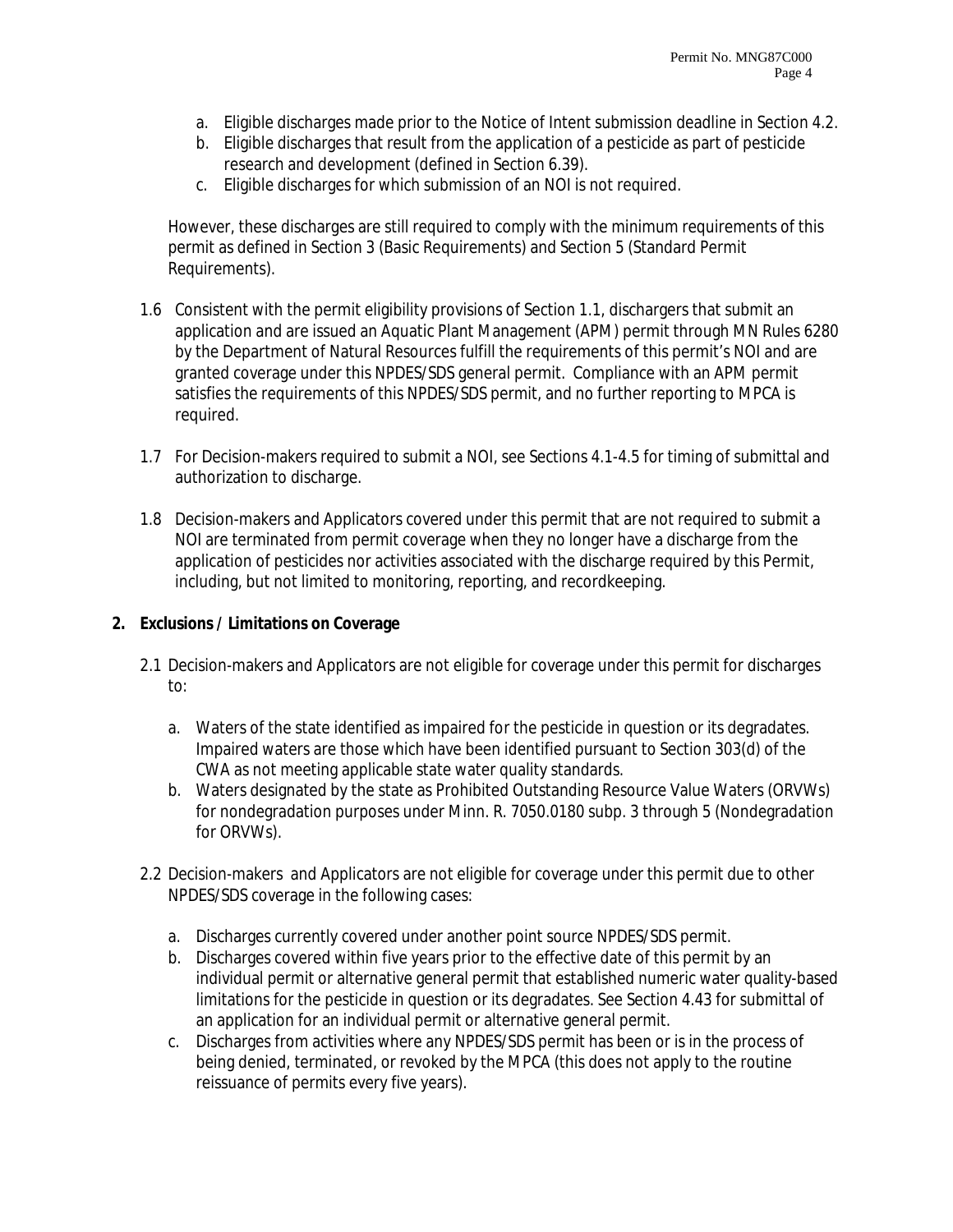#### **3. Basic Requirements**

#### **Technology-Based Effluent Limits**

- 3.1 **Decision-makers' Responsibilities.** To meet the effluent limitations of this permit, all Decisionmakers must minimize the discharge of pesticides to waters of the state from the application of pesticides, through the use of pest management measures (defined in Section 6.36). To the extent the Decision-maker determines the amount of pesticide or frequency of pesticide application, the Decision-maker must use the lowest effective amount of pesticide product per application and optimum frequency of pesticide application necessary to control the target pest, consistent with reducing the potential for development of pest resistance.
- 3.2 **Applicators' Responsibilities**. To meet the effluent limitations of this permit, all Applicators must implement the following requirements to minimize the discharge of pesticides to waters of the state from the application of pesticides, through the use of Pest Management Measures:
	- a. To the extent not determined by the Decision-maker, use the lowest effective amount of pesticide product per application and optimum frequency of pesticide application necessary to control the target pest, consistent with reducing the potential for development of pest resistance, and apply pesticides in accordance with the product label or labeling and in a manner that will not cause unreasonable adverse effects to the environment. This includes using equipment and application procedures appropriate for this task.
	- b. Maintain pesticide application equipment in proper operation conditions, including requirement to calibrate, clean, and repair such equipment to prevent leaks, spills, or other unintended discharges and to ensure the rate of pesticide application is calibrated (i.e. nozzle choice, droplet size, etc.) to deliver the precise quantity of pesticide needed to achieve the requirements outlined in Section 3.2.a. above.
	- c. Assess weather conditions (e.g. temperature, wind speed, and wind direction) in the treatment area to ensure application is consistent with all applicable federal requirements.

#### **Water Quality-Based Effluent Limitations**

- 3.3 Your discharge must be controlled as necessary to meet applicable numeric and narrative state water quality standards in accordance with Minn. R. chs. 7000, 7050, 7052, and 7053 including the narrative standards governing nondegradation for all waters and ORVWs.
- 3.4 If at any time you become aware, or the MPCA determines, that your discharge causes or contributes to an exceedance of applicable water quality standards, you must take corrective action as required in Section 3.13 – 3.17 of this Permit (Corrective Action).
- 3.5 The MPCA may impose additional water quality-based limitations or require you to obtain coverage under an individual permit if information in your NOI, required reports, or other sources indicates that your discharges are not controlled as necessary to meet applicable water quality standards.

#### **Site Monitoring**

3.6 **Applicators Responsibilities.** All Applicators must, when considerations for safety and feasibility allow, visually assess the area to and around where pesticides are applied for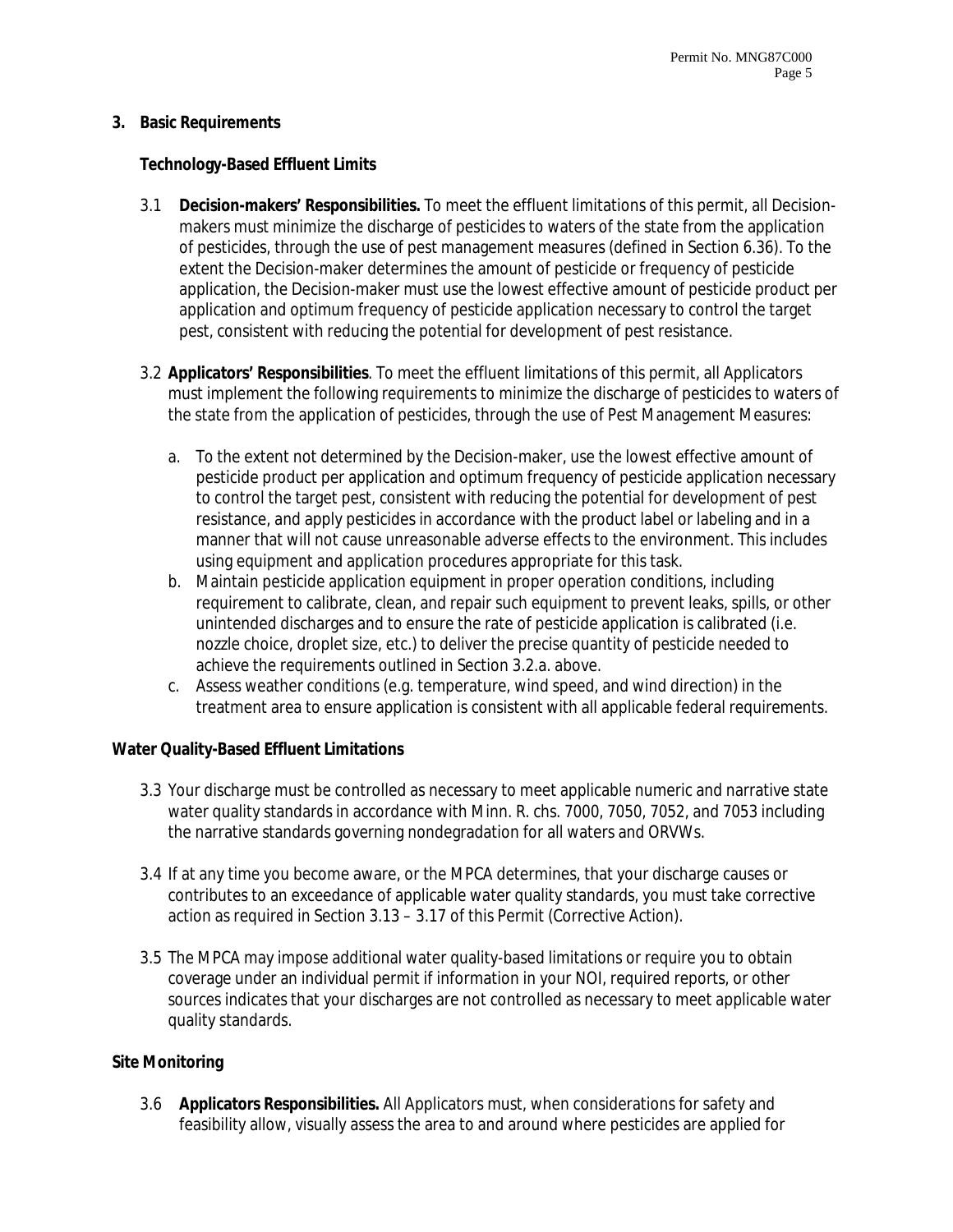possible and observable Adverse Incidents (defined in Section 6.4) caused by application of pesticides, including the unanticipated death or distress of non-target organisms and disruption of wildlife habitat, recreational or municipal water use.

3.7 **Decision-makers' Responsibilities.** If any post-application surveillance occurs, all Decisionmakers must visually assess the area to and around where pesticides were applied for possible and observable Adverse Incidents caused by application of pesticides, including the unanticipated death or distress of non-target organisms and disruption of wildlife habitat, recreational or municipal water use.

#### **Adverse Incident Notification and Reporting for both Decision-makers and Applicators**

3.8 **Immediate Adverse Incident Notification.** If you observe or are otherwise made aware of an Adverse Incident that may have resulted from a discharge from your pesticide application, you must notify the Minnesota Public Safety Duty Officer at 800-422-0798 (651-649-5451 in the metro area) immediately. "Adverse Incident" means an incident that you have observed upon inspection or of which you otherwise become aware in which non-target organisms may have been exposed to a pesticide residue and suffered a toxic or adverse effect. See Section 6.4 for the full definition.

The Adverse Incident notification must include at least the following information:

- a. The caller's name and telephone number.
- b. Decision-makers and/or Applicators name and mailing address.
- c. If covered by a NOI, the NPDES/SDS tracking number.
- d. The name and telephone number of a contact person, if different than the person providing the 24-hour notice.
- e. How and when you became aware of the Adverse Incident.
- f. Description of the Adverse Incident identified and the location.
- g. The U.S. Environmental Protection Agency (EPA) pesticide registration number for each product you applied in the area of the Adverse Incident.
- h. Description of any steps you have taken or will take to correct, repair, remedy, cleanup, or otherwise address any adverse effects, if applicable.

The Adverse Incident notification and reporting requirements are in addition to what the registrant is required to submit under Federal Insecticide, Fungicide, and Rodenticide Act (FIFRA) section 6(a)(2) and its implementing regulations at 40 CFR pt. 159.

- 3.9 Following Immediate Adverse Incident Notification in Section 3.8, submittal of an Adverse Incident Report per Section 3.10 is not required in situations identified in a. through d. below. However, documentation must be submitted to the MPCA either by electronic mail to the assigned MPCA staff or by letter to the Water Quality Submittals Center within fifteen (15) days of the Notification and must include justification as to why the Decision-maker and/or Applicator believes the Adverse Incident meets one or more of the situations identified below:
	- a. An Adverse Incident occurs to pests that are similar in kind to pests identified as potential targets on the FIFRA label.
	- b. You are aware of facts that clearly establish that the Adverse Incident was not related to toxic effects or exposure from the pesticide application.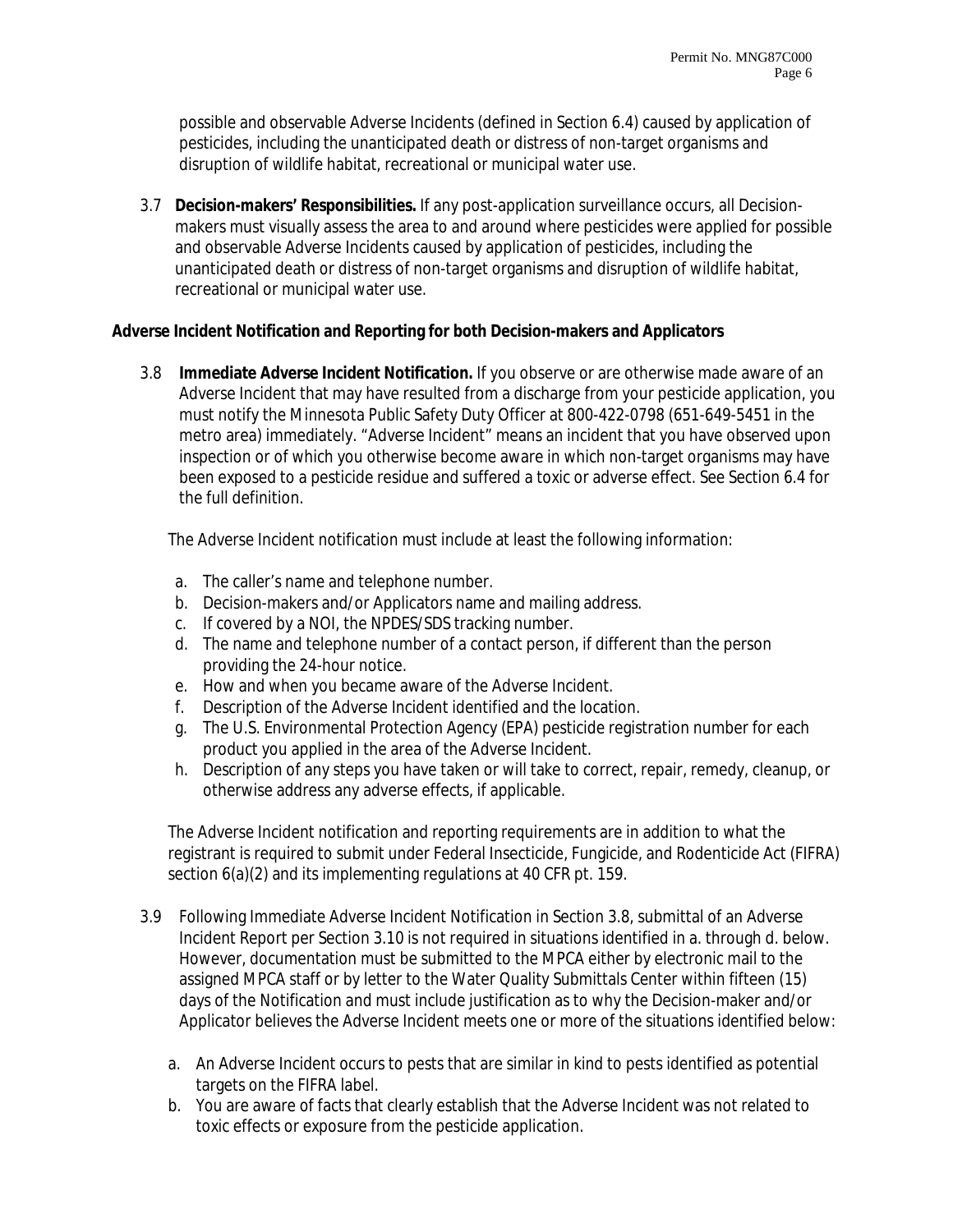- c. You have been notified in writing by the MPCA that the reporting requirement has been waived for this incident or category of incidents.
- d. You receive information notifying you of an Adverse Incident but that information is clearly erroneous.
- 3.10 **Adverse Incident Report.** Within fifteen (15) days of a reportable Adverse Incident pursuant to Section 3.8 of this Permit, you must provide a written Adverse Incident Report to the MPCA Water Quality Submittals Center. Your Adverse Incident Report must include at least the following information:
	- a. Information required to be provided in Section 3.10.
	- b. Date and time you notified authorities, whom you spoke with, and any instructions you received.
	- c. Location of incident, including the names of any waters affected and appearance of those waters (sheen, color, clarity, etc).
	- d. A description of the circumstances, including species affected, estimated number of individual and approximate size of dead or distressed organisms.
	- e. Magnitude and scope of the affected area (e.g. aquatic square area or total stream distance affected).
	- f. Pesticide application rate, intended use site (e.g., banks, above, or direct to water), method of application, and name of pesticide product, description of pesticide ingredients, and EPA registration number.
	- g. Description of the habitat and the circumstances under which the Adverse Incident occurred (including any available ambient water data for pesticides applied).
	- h. If laboratory tests were performed, indicate what test(s) were performed and when, and provide a summary of the test results within 5 days after they become available.
	- i. Actions to be taken to prevent recurrence of Adverse Incidents.
	- j. Signed and dated in accordance with Section 5.17 (Required Signatures).
- 3.11 **Adverse Incident to Threatened or Endangered Species or Critical Habitat.** Notwithstanding any of the other Adverse Incident notification requirements of Section 3.8 and 3.10, if you become aware of an Adverse Incident to a federally or state-listed threatened or endangered species or its federally-designated critical habitat, that may have resulted from a discharge from your pesticide application, you must immediately notify the or the U.S. Fish and Wildlife Service (FWS) – Twin Cities Field Office (Ecological Services) at 612-725-3548 (TwinCities@fws.gov) or the Minnesota Department of Natural Resources (MDNR) Division of Ecological and Water Resources at 888-646-6367 or 651-296-6157, in the metro area. This notification must be made by telephone immediately upon your becoming aware of the Adverse Incident and must include at least the following information:
	- a. The caller's name and telephone number.
	- b. Applicator name, mailing address, and telephone number (if different than above).
	- c. The name of the affected species.
	- d. How and when you became aware of the Adverse Incident.
	- e. Description of the location of the Adverse Incident.
	- f. Description of the Adverse Incident, including the EPA pesticide registration number for each product you applied in the area of the Adverse Incident.
	- g. Description of any steps you have taken or will take to alleviate the adverse impact to the species.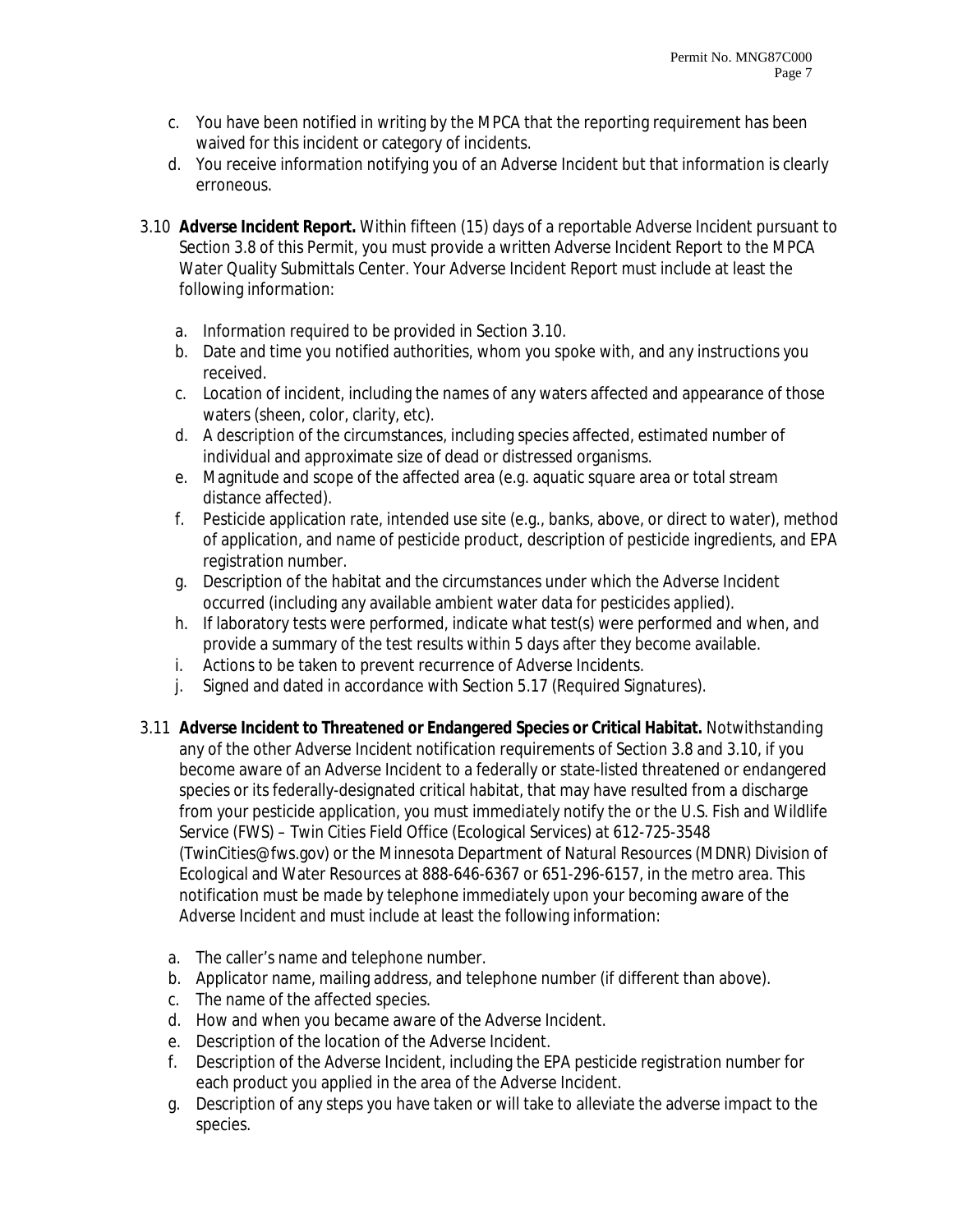Additional information on federal and state-listed threatened or endangered species and critical habitat is available from the FWS (http://www.fws.gov/midwest/TwinCities/) and MDNR (http://www.dnr.state.mn.us/eco/index.html).

3.12 Where multiple entities are authorized for a discharge that results in an Adverse Incident, notification and reporting by any one of the entities (Decision-maker or Applicator) constitutes compliance for all of the entities, provided a copy of the written report required in Section 3.10 is also provided to all of the other authorized Decision-makers and/or Applicators within 30 days of the reportable adverse incident.

## **Corrective Action**

- 3.13 If any site-monitoring activities conclusively indicate that you failed to meet the basic requirements of Section 3.1 through 3.4 of this Permit, you must review and, as necessary, revise the evaluation and selection of your pest management measures to ensure that the situation is eliminated and will not be repeated in the future.
- 3.14 If any of the following situations occur, Decision-makers and Applicators must review and, as necessary, revise the evaluation and selection of your pest management measures to ensure that the situation is eliminated and will not be repeated in the future:
	- a. An unauthorized release or discharge associated with the application of pesticides (e.g., spill, leak, or discharge not authorized by this or another NPDES/SDS permit) occurs.
	- b. You become aware, or the MPCA concludes, that your control measures are not adequate/sufficient for the discharge to meet applicable water quality standards.
	- c. An inspection or evaluation of your activities by an MPCA official or local entity reveals that modifications to the control measures are necessary to meet the non-numeric effluent limits in this permit.
	- d. You observe, or are otherwise made aware of, a Reportable Adverse Incident.
- 3.15 If you determine that changes to your pest management measures are necessary to eliminate any situation identified in Section 3.13 and 3.14, such changes must be made before the next pesticide application that results in a discharge if practicable, or if not, as soon as possible thereafter.
- 3.16 The occurrence of a situation identified in Section 3.13 and 3.14 may constitute a violation of the permit. Correcting the situation does not absolve you of liability for any original violation. However, failure to comply with Sections 3.13 and 3.14 constitutes an additional permit violation. The MPCA will consider the appropriateness and promptness of corrective action in determining enforcement responses to permit violations.
- 3.17 The MPCA or a court may impose additional requirements and schedules of compliance, including requirements to submit additional information concerning the condition(s) triggering corrective action or schedules and requirements more stringent than specified in this permit. Those requirements and schedules will supersede those of Section 3.13 and 3.14 if such requirements conflict.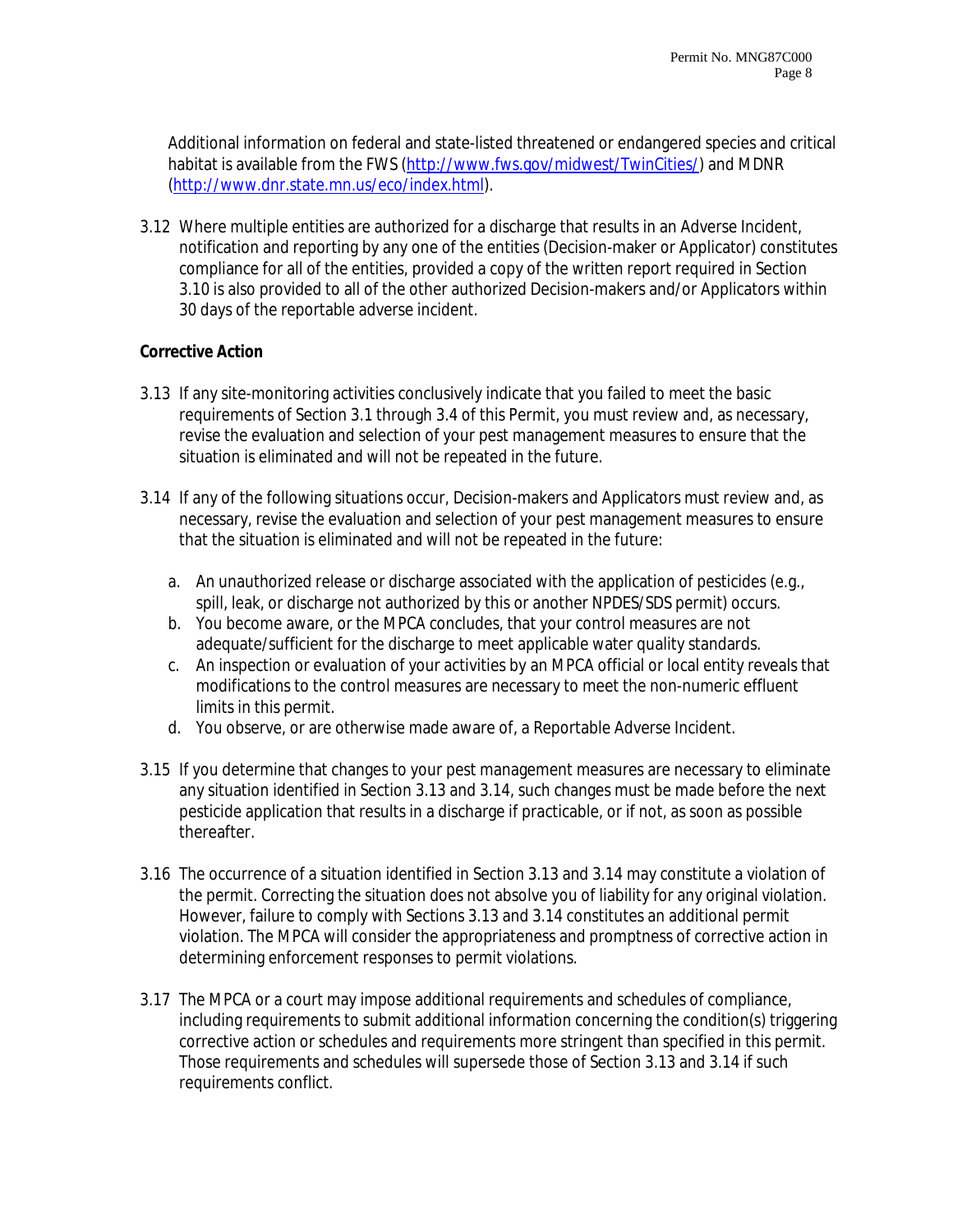## **Recordkeeping**

- 3.18 Decision-makers and Applicators must keep written records as required in this permit. These records must be accurate and complete and sufficient to demonstrate your compliance with the conditions of this permit. You can substitute records and documents developed for other obligations, such as requirements under FIFRA and state or local pesticide programs, provided all requirements of this permit are satisfied.
- 3.19 Decision-makers and Applicators shall keep records of acres and/or linear miles treated for all activities covered under this general permit. The records must be kept up-to-date to help you determine if your permitted discharge meets the Thresholds as identified in Section 1.4.
- 3.20 All Decision-makers and Applicators must keep the following records:
	- a. A copy of any Adverse Incident Reports (Section 3.10).
	- b. Your rationale for any determination that reporting of an identified Adverse Incident is not required consistent with allowances in Section 3.9.
- 3.21 Applicators must retain the following records that are required under authority of the Minnesota Department of Agriculture. When an application is performed by a for-hire applicator, the applicator is required to give a copy of the records to the Decision-maker (customer):
	- a. Name of Target pest.
	- b. Name of Applicator (individual and company), including license number and company address.
	- c. Pesticide application date(s) and time(s).
	- d. Brand name of the pesticide, the United States Environmental Protection Agency (EPA) registration number, and dosage used.
	- e. Location of the site where the pesticide was applied, including number of units treated (acres or linear feet, or gallons of pesticide applied).
	- f. Temperature, wind speed, and wind direction at time of each pesticide application.
	- g. Documentation of equipment calibration.
	- h. Whether or not visual monitoring was conducted during pesticide application and if not, why not and whether monitoring identified any possible or observable adverse incidents caused by application of pesticides.

# **4. Requirements for Decision-makers that Must Submit a NOI**

#### **Authorization to Discharge under This Permit**

- 4.1 To obtain authorization under this permit, a Decision-maker must meet the eligibility requirements identified in Section 1.1 and if so required, submit a NOI in accordance with Section 1.4 (Thresholds) of this Permit.
- 4.2 Decision-makers are authorized to discharge under this permit as follows: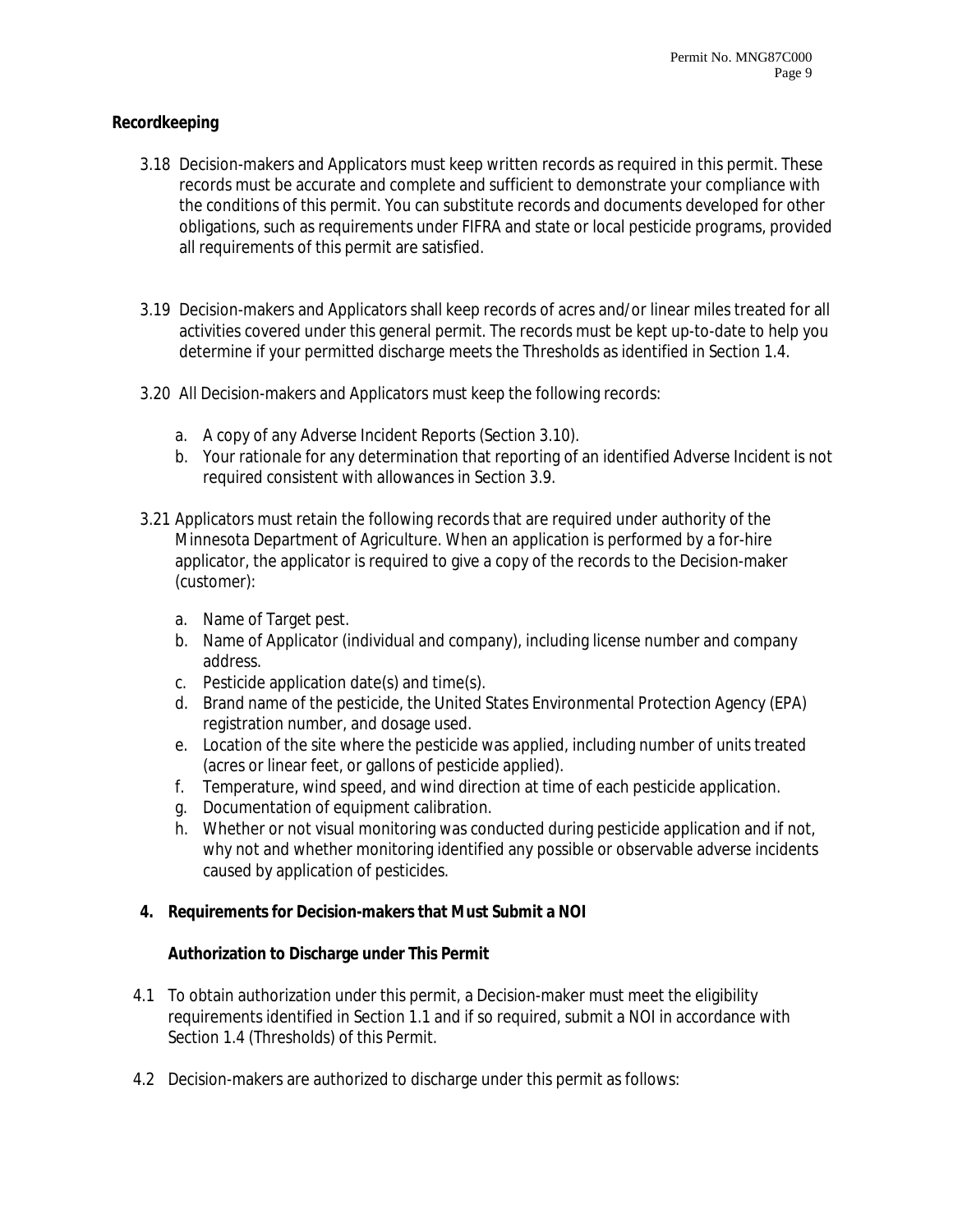| <b>Type</b>                                                                                                                                                                                                                                                                                  | <b>NOI Submission</b>                                                                                                                                                                                                                      | <b>Discharge Authorization Date</b>                                                                                                                                                                                                                                                                                                                                                                                       |
|----------------------------------------------------------------------------------------------------------------------------------------------------------------------------------------------------------------------------------------------------------------------------------------------|--------------------------------------------------------------------------------------------------------------------------------------------------------------------------------------------------------------------------------------------|---------------------------------------------------------------------------------------------------------------------------------------------------------------------------------------------------------------------------------------------------------------------------------------------------------------------------------------------------------------------------------------------------------------------------|
|                                                                                                                                                                                                                                                                                              | <b>Deadline</b>                                                                                                                                                                                                                            |                                                                                                                                                                                                                                                                                                                                                                                                                           |
| Any Decision-maker not required<br>to submit an NOI                                                                                                                                                                                                                                          | Not applicable                                                                                                                                                                                                                             | Immediately upon beginning the<br>discharge                                                                                                                                                                                                                                                                                                                                                                               |
| Decision-makers whose<br>discharge begins before final<br>permit issuance and that meet<br>the criteria in Section 1.4<br>requiring submission of an NOI.                                                                                                                                    | Due between<br>April 30, 2012, and<br>July 30, 2012.                                                                                                                                                                                       | Immediately upon beginning to<br>discharge. Authorization granted until<br>July 30, 2012. If MPCA receives a<br>complete and accurate NOI on or before<br>July 30, 2012, uninterrupted coverage<br>continues.                                                                                                                                                                                                             |
| Decision-makers whose<br>discharges begin after final<br>permit issuance and that meet<br>the criteria in Section 1.4<br>requiring submission of an NOI.                                                                                                                                     | Due prior to<br>exceeding a<br>Threshold.                                                                                                                                                                                                  | Immediately upon beginning to<br>discharge, until the discharge exceeds a<br>Threshold. If a Decision-maker submits an<br>NOI after July 30, 2011, they are<br>reauthorized after MPCA notifies them of<br>receipt of a complete and accurate NOI.                                                                                                                                                                        |
| Decision-makers whose<br>discharge is in response to a<br>declared pest emergency<br>situation, as defined in Section<br>6.16 for which that activity<br>triggers the NOI requirement<br>identified in Section 1.4.                                                                          | No later than 30 days<br>after beginning<br>discharge but no<br>earlier than April 30,<br>2012.                                                                                                                                            | Immediately, for activities conducted in<br>response to declared emergency<br>situation. A complete and accurate NOI<br>shall be submitted within 30 days of the<br>declared emergency. Coverage is<br>reauthorized after MPCA notified them of<br>receipt of a complete and accurate NOI.                                                                                                                                |
| Any Decision-makers requiring<br>permit coverage for a treatment<br>area not within the pest<br>management area identified on<br>a previously submitted NOI. (If<br>the Decision-maker cannot<br>determine whether a revised<br>NOI is needed, the Decision-<br>maker may contact the MPCA.) | At least 10 days<br>before beginning to<br>discharge in that<br>newly identified area<br>unless discharges are<br>in response to a<br>declared pest<br>emergency, in which<br>case not later than 30<br>days after beginning<br>discharge. | After MPCA notifies Decision-maker of<br>receipt of a complete and accurate NOI,<br>unless discharges are in response to a<br>declared pest emergency.<br>If a declared pest emergency, a complete<br>and accurate NOI shall be submitted<br>within 30 days of the declared<br>emergency. Coverage is reauthorized<br>after MPCA notifies Decision-maker of<br>receipt on the Internet of a complete and<br>accurate NOI. |

- 4.3 Coverage is for the Decision-maker who filed the NOI, including its employees, contractors, subcontractors, Applicators (commercial/for-hire applicators) and other agents, for all activities identified in the NOI. Applicators that are not also Decision-makers do not need to submit a NOI.
- 4.4 Electronic reporting of the NOI (eNOI) will be available online beginning April 30, 2012. If required to submit an NOI, a Decision-maker must submit the NOI once, in accordance with the deadlines in Section 4.2. The Decision-maker must prepare and submit the NOI using MPCA's electronic Notice of Intent system (eNOI) available on MPCA's website (www.pca.state.mn.us/pesticidepermit) unless eNOI is otherwise unavailable or the Decisionmaker has obtained a waiver from the requirement to use eNOI for submission of the NOI. Decision-makers waived from the requirement to use eNOI for NOI submission must certify on paper that use of eNOI will incur undue burden or expense over the use of a paper form and then provide a basis for this determination. MPCA will notify Decision-makers of complete and accurate NOIs received. Late NOIs will be accepted, but authorization to discharge will not be retroactive.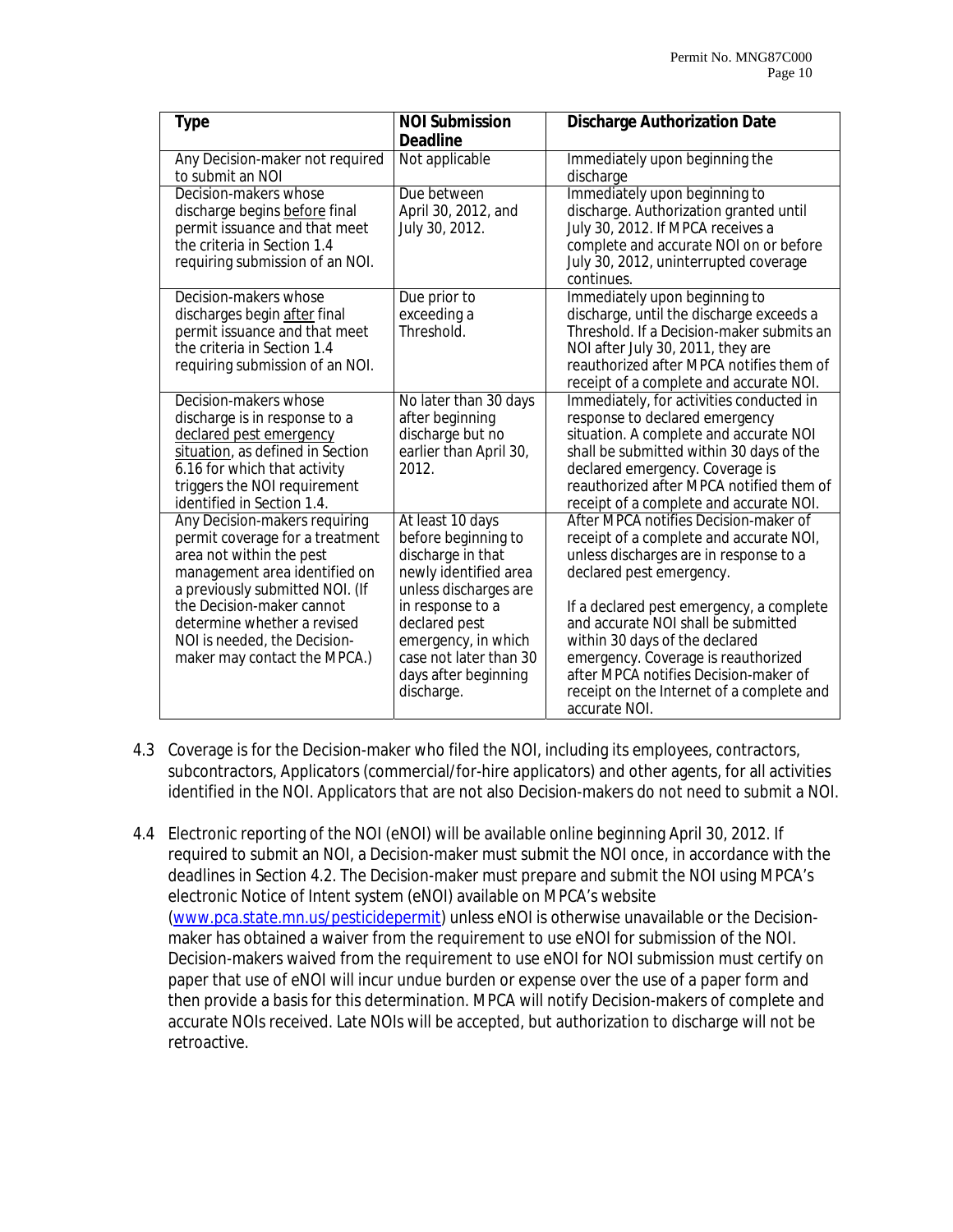4.5 Based on a review of your NOI or other information, the MPCA may delay coverage for further review, notify you that additional effluent limitations are necessary, or may deny coverage under this permit and require submission of an application for an individual NPDES/SDS permit, as detailed in Section 4.39-4.42. In these instances, MPCA will notify you in writing of the delay, of the need for additional effluent limits, or of the request for submission of an individual NPDES/SDS permit application.

## **Technology-Based Effluent Limits**

#### **Pest Management Measures**

- 4.6 If you discharge pollutants as a result of the application of pesticides for the sole purpose of pesticide research and development (defined in Section 6.38), you are not required to fully implement Section 4.8-4.10 for such discharges, but you still must implement Section 3.1-3.5 to the extent that its requirements do not compromise the research design.
- 4.7 Decision-makers that submit a NOI are required to evaluate, select, and implement site-specific control measures that reduce and/or eliminate discharges of pesticides to waters of the state to the extent technologically available and economically practicable and achievable to meet the effluent limits in Section 3.1 – 3.5 and 4.8 – 4.10 of the permit. Control measures can be actions (including processes, procedures, schedules of activities, prohibitions on practices and other management practices), or structural or installed devices to minimize discharges of pesticides to waters of the state.

#### **Part 1: Identify the Problem**

- 4.8 Prior to the first pesticide application covered under this permit that will result in a discharge to waters of the state, and at least once each year thereafter during which you will have a discharge, you must do the following for each pest management area.
	- a. Identify areas with aquatic nuisance animal problems **and characterize the extent of the problems**, including, for example, water use goals not attained (e.g. wildlife habitat, fisheries, vegetation, and recreation).
	- b. Identify **target aquatic nuisance animal species**.
	- c. Identify possible **factors causing or contributing to the problem** (e.g., nutrients, invasive species).
	- d. Establish past or present aquatic nuisance animal densities to serve as **action threshold(s)** for implementing pest management strategies.
	- e. In the event there are no data for your pest management area in the past calendar year, use other data as appropriate to meet the permit conditions a-d above.

#### **Part 2: Pest Management Strategies**

4.9 Prior to the first pesticide application covered under this permit that will result in a discharge to waters of the state, and at least once each year thereafter during which you will have a discharge, you must select and implement for each pest management area efficient and effective pest management strategies that most successfully minimize discharges resulting from application of pesticides to control aquatic nuisance animals, including the use of pesticide and non-pesticide methods. In developing your pest management strategies, you must evaluate the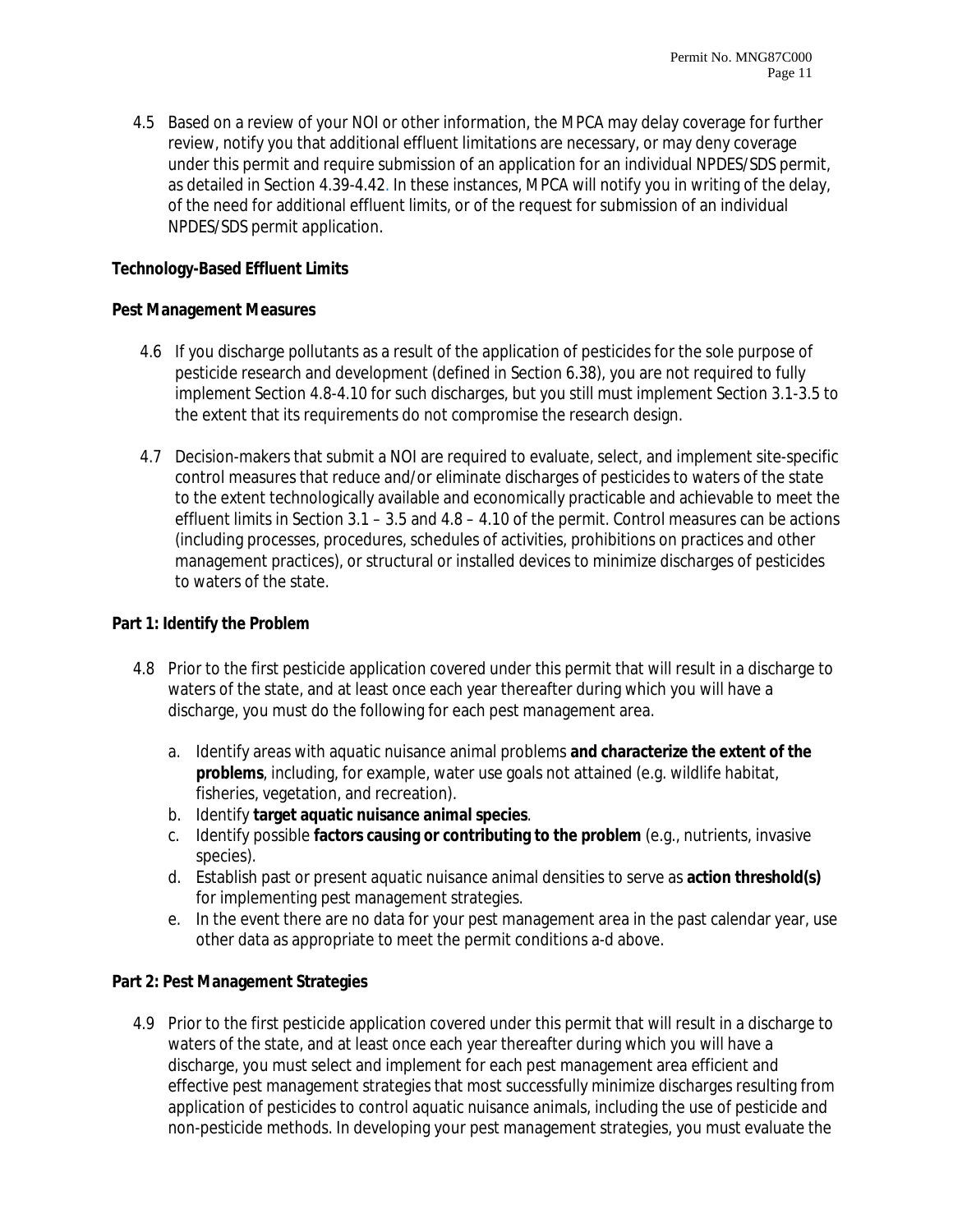following management options considering impact to water quality, non-target organisms, pest resistance, feasibility, and cost effectiveness:

- a. No action.
- b. Prevention.
- c. Mechanical/physical methods.
- d. Cultural methods.
- e. Biological control agents.
- f. Pesticides.

#### **Part 3: Pesticide Use**

- 4.10 If a pesticide is selected to manage aquatic nuisance animals and application of the pesticide will result in a discharge to waters of the state you must:
	- a. Conduct surveillance prior to each application to assess the pest management area and to determine when the action threshold is met that necessitates the need for pest management.
	- b. Reduce the impact on the environment and non-target organisms by evaluating site restrictions, application timing, and application method in addition to applying the pesticide only when the action threshold has been met.

## **Pesticide Discharge Management Plan (PDMP) for Large Entities**

- 4.11 Decision-makers required to submit a NOI and are a Large Entity (defined in Section 6.25) must prepare a Pesticide Discharge Management Plan (PDMP) for discharges from all treatment areas covered under this permit prior to submittal of the NOI. The PDMP does not contain effluent limitations; the limitations are contained in Sections 3.1 – 3.5 and Sections 4.8 – 4.10 of this Permit. One PDMP may cover one or more treatment areas for each pesticide application activity.
- 4.12 The PDMP is intended to document the evaluation and selection of control measures. The additional documentation requirements (see Adverse Incidents and Recordkeeping Sections of this permit) are intended to document the implementation (including inspection, maintenance, monitoring, and corrective action) of the permit requirements. In your PDMP, you may refer to procedures in other documents that meet the requirements of this permit. If you reference other documents, you must keep a copy of relevant portions of those documents with your PDMP and make it available for review consistent with Sections 4.25 and 4.26 (PDMP Availability).
- 4.13 Your PDMP must contain the following elements:
	- a. Pesticide Discharge Management Team.
	- b. Problem Description.
	- c. Control Measures Description.
	- d. Schedules and Procedures:
		- 1) Spill Response Procedures.
		- 2) Adverse Incident Response Procedures.
	- e. Signature Requirements.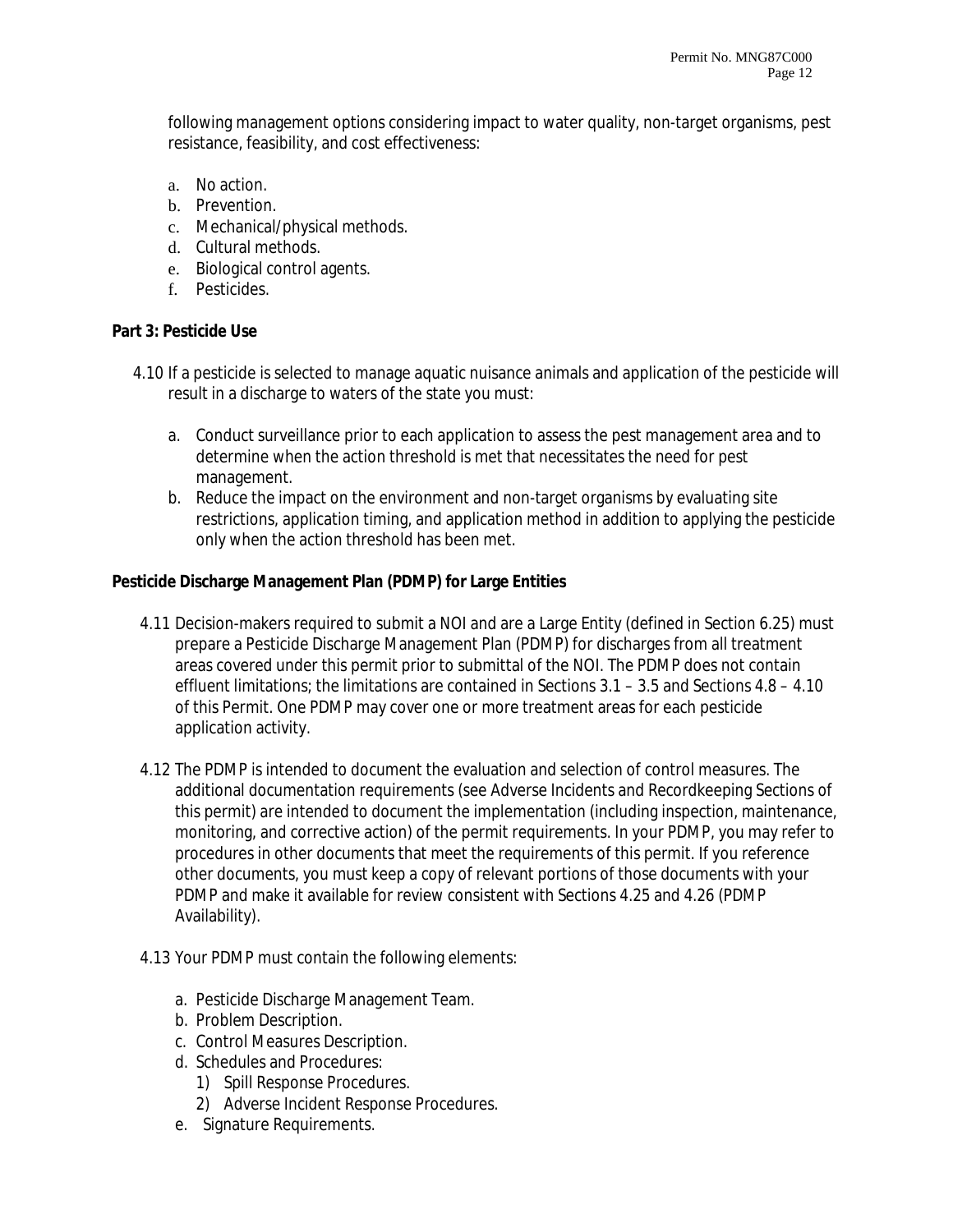## **PDMP – Team**

- 4.14 You must identify the persons (by name or title) that comprise the team as well as their individual responsibilities, including:
	- a. Person(s) responsible for managing pests in the treatment area described below.
	- b. Person (s) responsible for developing and revising the PDMP.
	- c. Person (s) responsible for taking corrective actions where required.
	- d. Person (s) responsible for pesticide applications. If pesticide Applicator is unknown at the time of plan development, indicate whether or not a for-hire Applicator will be used.
- 4.15 Identification of team members must include any written agreement(s), such as a for-hire applicator, that specify the division of responsibilities between Decision-makers and Applicators as necessary to comply with the provisions of this permit.

#### **PDMP – Problem and Pest Management Area Description**

- 4.16 You must document the pest problem in your pest management area as required in Section 4.8 of this permit, including, but not limited to, identification of the target pest(s), source of the pest problem, and source of data used to identify the problem, action thresholds, and how they were determined.
- 4.17 You must include a general location map (e.g., USGS quadrangle map, a portion of a city or county map, or other map) that identifies the geographic boundaries of the area to which the plan applies and location of the waters of the state.
- 4.18 You must document any water(s) identified as impaired by a substance which either is an active ingredient or a degradate of such an actives ingredient.

#### **PDMP - Control Measure Description**

4.19 You must document your evaluation of control measures for your pest management area. You must document the control measures you will implement to comply with the effluent limitations required in Section 3.1-3.5 and 4.8-4.10. Include in the description the active ingredient(s) evaluated.

#### **PDMP - Schedules and Procedures**

- 4.20 You must document schedules and procedures in your PDMP pertaining to control measures and pest management used to comply with the Effluent Limitations in Section 3.1 – 3.5 and 4.8 – 4.10 of this Permit, including:
	- a. Spill Response Procedures At a minimum, Decision-makers must have:
		- 1) Procedures for expeditiously stopping, containing, and cleaning up leaks, spills, and other releases to waters of the state. Employees who may cause, detect, or respond to a spill or leak must be trained in these procedures and have necessary spill response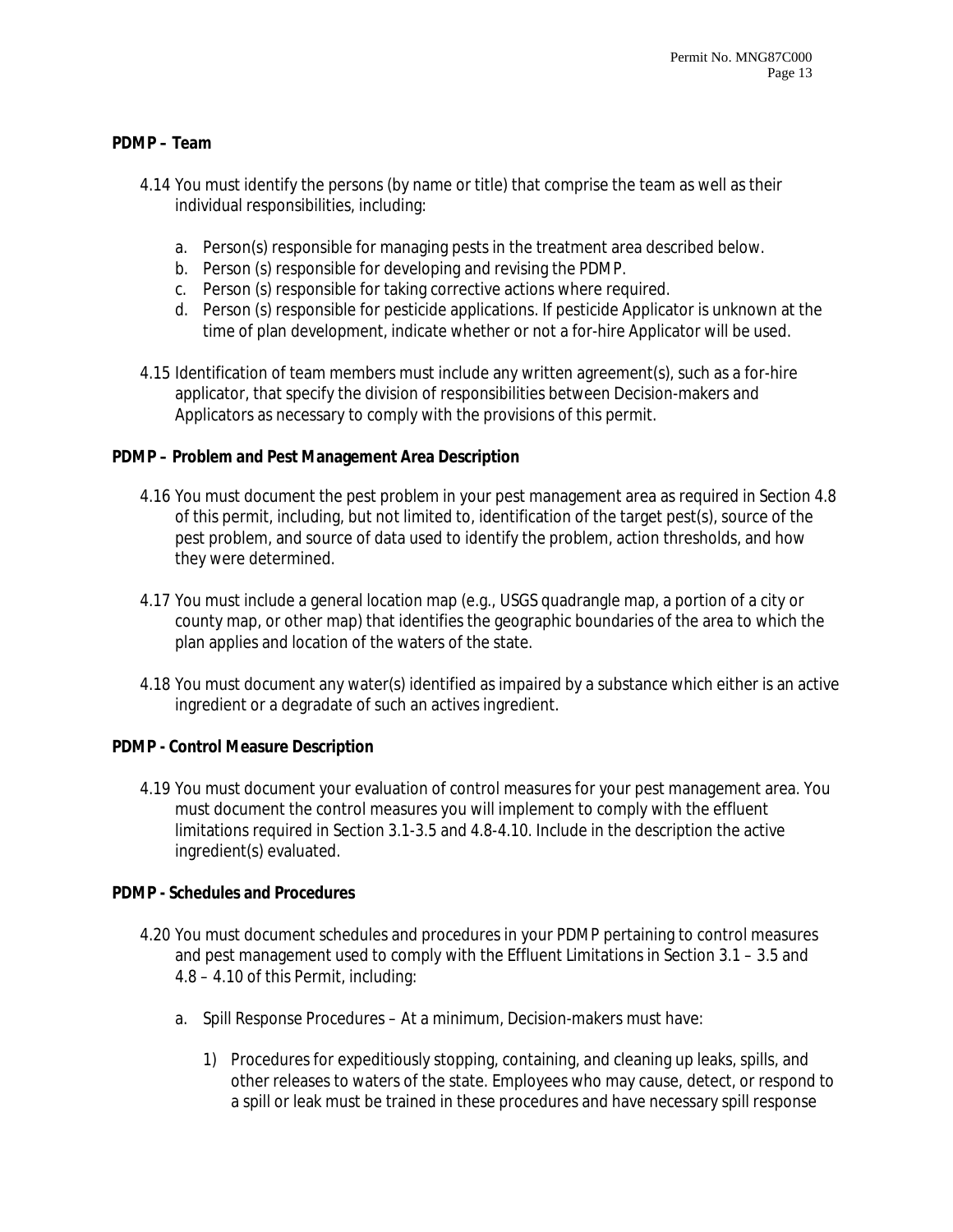equipment available. If possible, one of these individuals should be a member of the PDMP team.

- 2) Procedures for notification of appropriate facility personnel, emergency response agencies, and regulatory agencies.
- b. Adverse Incident Response Procedures At a minimum, Decision-makers must have:
	- 1) Procedures for responding to any adverse incident resulting from pesticide applications;
	- 2) Procedures for notification of the adverse incident, both internal to the Decision- maker's agency/organization and external. Contact information for state/federal permitting agency, nearest emergency medical facility, and nearest hazardous chemical responder must be in locations that are readily accessible and available.

## **PDMP – Signature and Modifications**

- 4.21 You must sign, date, and certify your PDMP in accordance with Section 5.17 (Required Signatures).
- 4.22 You must modify your PDMP whenever necessary to address any of the triggering conditions for corrective action in Section 3.11 and 3.14 (Corrective Action) or when a change in pest control activities significantly changes the type or quantity of pollutants discharged.
- 4.23 Changes to your PDMP must be made before the next pesticide application that results in a discharge, if practicable, or if not, as soon as possible thereafter. The revised PDMP must be signed and dated in accordance with Section 5.17.
- 4.24 You must review your PDMP at a minimum once per calendar year and whenever necessary to update the pest problem identified and pest management strategies evaluated for your pest management area.

#### **PDMP - Availability**

- 4.25 You must retain a copy of the current PDMP, along with all supporting maps and documents, at the address provided in the NOI. The PDMP and all supporting documents must be readily available, upon request, and copies of any of these documents provided, upon request, to the MPCA or agencies governing discharges or pesticide applications within their respective jurisdictions.
- 4.26 The MPCA may provide copies of your PDMP or other information related to this permit that is in its possession to members of the public. Any Confidential Business Information (CBI), as defined in Minn. Stat. § 116.075 (40 CFR pt. 2), may be withheld from the public provided that a claim of confidentiality is properly asserted and documented in accordance with Minn. R. 7000.1300 (40 CFR pt. 2). However, CBI must be submitted to the MPCA if requested, and may not be withheld from those staff within the MPCA or local/federal agencies cleared for CBI review (See Section 5.19, Confidential Information).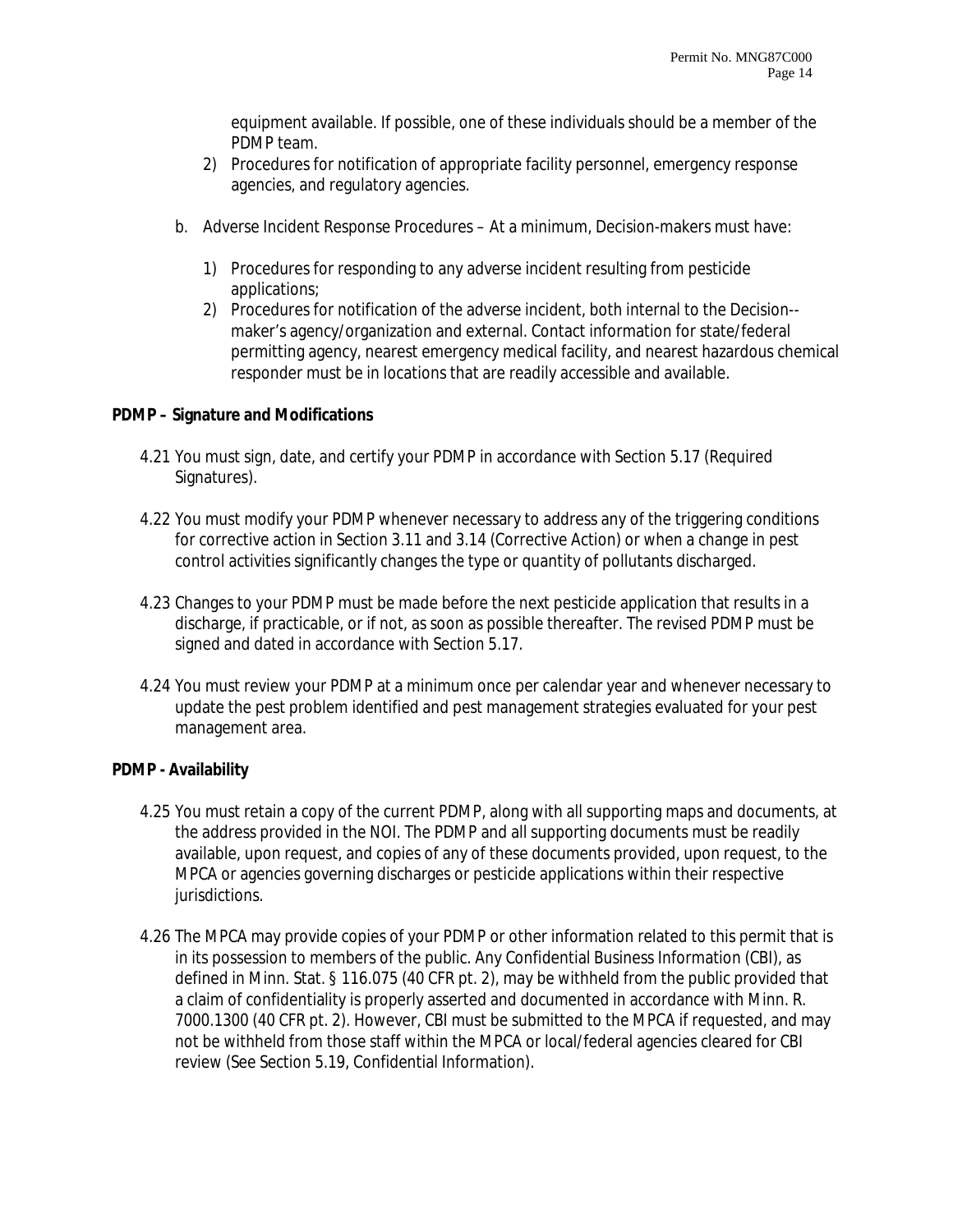#### **Corrective Action Documentation**

- 4.27 Decision-makers required to submit a NOI, for situations identified in Section 3.13 and 3.14 that do not include Adverse Incidents, must document the situation triggering corrective action and the planned corrective action within fifteen (15) days of becoming aware of the situation and retain a copy of this documentation. This documentation must include, but is not limited to the following information:
	- a. Identification of the condition triggering the need for corrective action review, including any ambient water quality monitoring that assisted in determining that discharges did not meet water quality standards.
	- b. Date the problem was identified.
	- c. Brief description of the situation.
	- d. Brief description of how the problem was identified, how you learned of the situation, and date you learned of the situation.
	- e. Summary of corrective action taken or to be taken including date initiated and date completed or expected to be completed.
	- f. For large entities, include notice of whether PDMP modifications are required as a result of the problem.

#### **Recordkeeping**

- 4.28 In addition to the recordkeeping requirements under Section 3.18 through 3.21 of this permit, Decision-makers who submit a NOI are required to keep records listed below at the address provided on the NOI. This includes recordkeeping requirement under Section 3.21 which is required by Minnesota Department of Agriculture to be recorded by any for-hire applicators and copied to the Decision-maker (customer).
	- a. A copy of the NOI submitted to the MPCA, any correspondence exchanged between you and the MPCA specific to coverage under this permit, and your assigned permit tracking number.
	- b. Documentation of any equipment cleaning, calibration, and repair (only if Decision-maker is also the Applicator).
	- c. Description of pest management measures(s) implemented prior to the first pesticide application.
	- d. Target pest(s) and pest density prior to pesticide application.
	- e. Identification of any waters, either by name or by location, to which you discharged any pesticide(s).
	- f. Quantity of each pesticide product applied to each treatment area.
	- g. Whether or not visual monitoring was conducted during pesticide application and/or postapplication and if not, why not and whether monitoring identified any possible or observable adverse incidents caused by application of pesticides.

#### **Recordkeeping for Large Entities**

4.29 In addition to Section 4.28, any Decision-maker required to submit an NOI and is a Large Entity must retain the following records at the address provided on the NOI: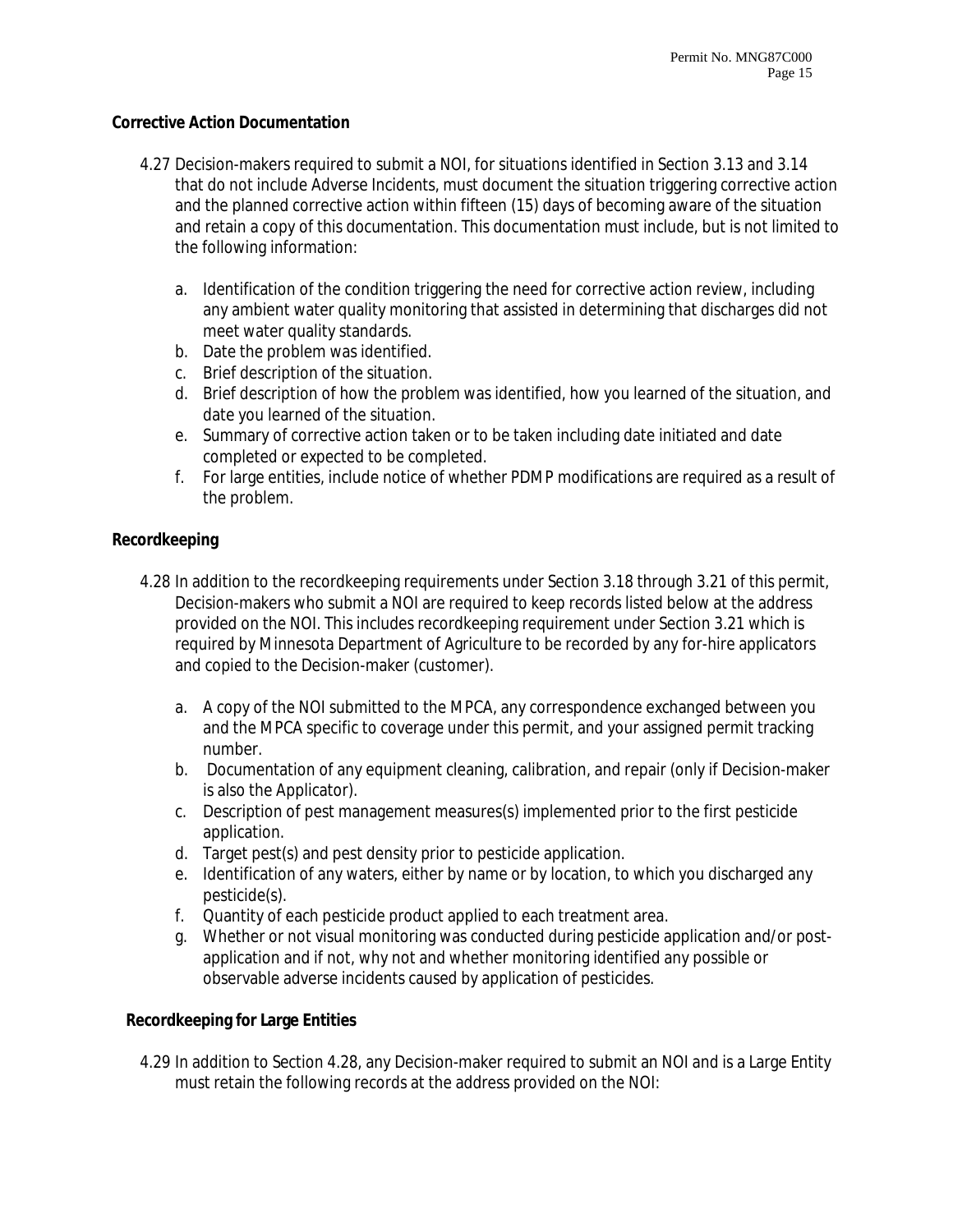- a. A copy of the PDMP, including any modifications made to the PDMP during the term of this permit.
- b. Copy of Annual Reports submitted to MPCA.
- c. Action Thresholds.
- d. Method and/or data used to determine that action threshold(s) has been met.
- 4.30 All required records must be documented as soon as possible but no later than 15 days following pesticide application. You must retain any records required under this permit for at least 5 years after the date of pesticide application. You must make available to the MPCA, including an authorized representative of MPCA, all records, including electronic records, kept under this permit upon request and provide copies of such records, upon request.

#### **Annual Reporting for Large Entities**

- 4.31 If you submitted a NOI and are considered a Large Entity, you must submit an Annual Report to the MPCA by February 15 for all pesticide activities covered under this permit occurring during the previous calendar year. You must retain a copy for your records. The report shall be completed on MPCA's Annual Report form. The first Annual Report is due February 15, 2013, for facilities that discharged during 2012.
- 4.32 Once you meet the obligation to submit an Annual Report, you must submit an Annual Report each calendar year thereafter for the duration of coverage under this general permit. If pesticide application does not occur in a subsequent calendar year, you may check the "No Discharge" box on the Annual Report form for that year.
- 4.33 The Annual Report must include information for the previous calendar year. The first annual report must include activities for the portion of the calendar year after the effective date of the posting of a NOI. If the effective date is after November 1, you are not required to submit an Annual Report for that first partial year but must submit annual reports thereafter, with the first Annual Report submitted also including information from the first partial year.
- 4.34 When you terminate permit coverage, as specified in Sections 4.36 4.38, you must submit an Annual Report for the portion of the year up through the date of your termination. The Annual Report must be postmarked no later than 45 days after your termination date, or February 15 of the following year, whichever is earlier.
- 4.35 The Annual Report must contain the following information:
	- a. Decision-maker's name.
	- b. NPDES/SDS permit tracking number(s).
	- c. Contact person name, title, e-mail address (if any), and phone number.
	- d. For each pest treatment area, report the following information:
		- 1) Identification of any waters or other treatment area either by name or by location, including size and Latitude and Longitude, to which you discharged any pesticide(s).
		- 2) Pesticide use pattern(s) and target pest(s).
		- 3) Total amount of each pesticide product applied for the reporting year listed by the EPA registration number(s) and by application method (e.g., aerially by fixed-wing or rotary aircraft, broadcast spray, etc.).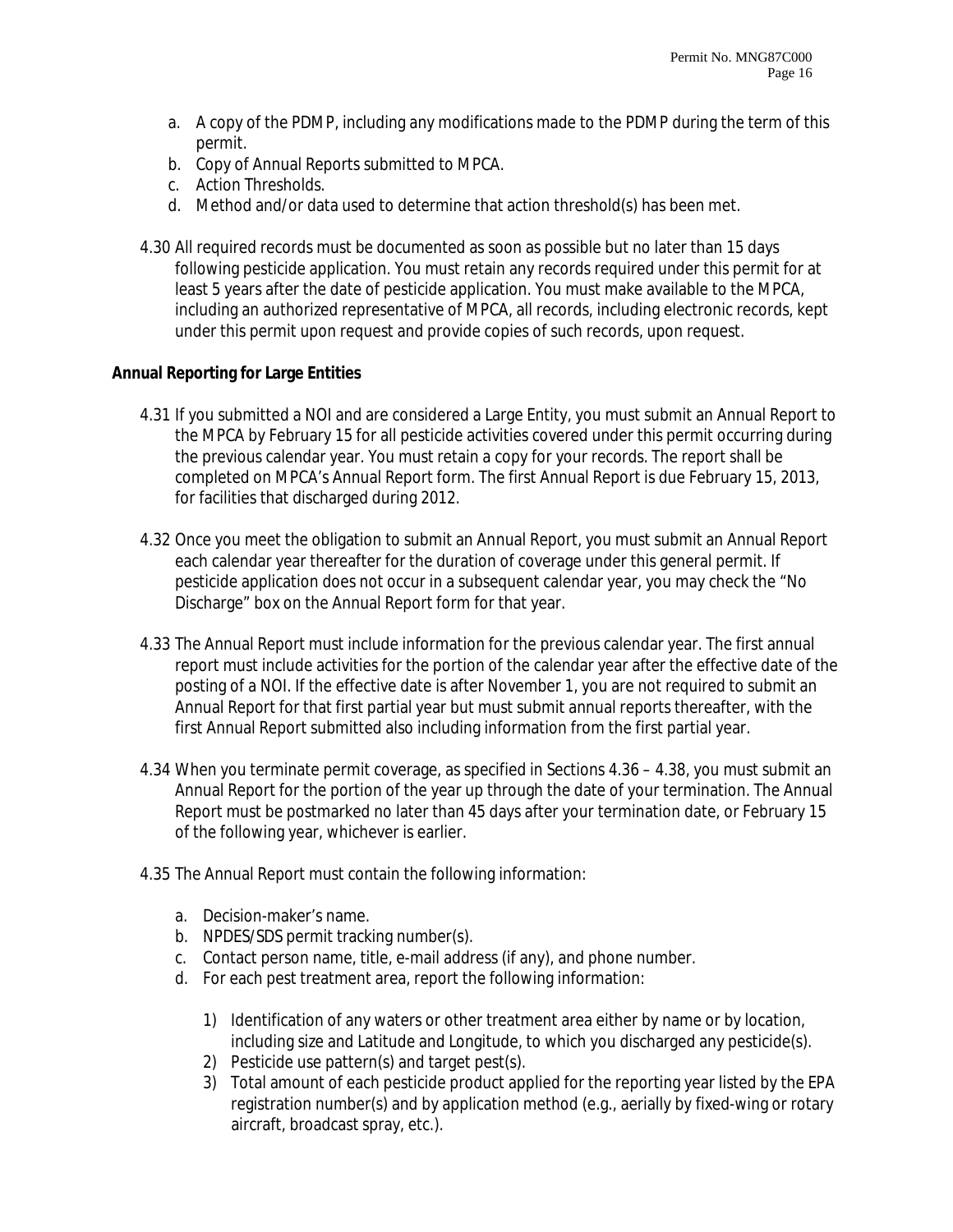- 4) Whether this pest control activity was addressed in your PDMP prior to pesticide application.
- 5) If applicable, a Report of any Adverse Incidents as a result of these treatment(s).
- 6) A description of any corrective action(s), including spill responses, resulting from pesticide application activities and the rationale for such action(s).

#### **Terminating Coverage**

- 4.36 Decision-makers covered by the posting of a NOI must submit a complete and accurate Permit Change Request form to terminate permit coverage. Authorization to discharge under this permit terminates after the Decision-maker receives either written or electronic notification by the MPCA that permit coverage has been terminated. You are responsible for meeting the terms of this permit until your authorization is terminated.
- 4.37 You must submit a Permit Change Request form within 30 days after one of the following conditions has been met:
	- a. You have ceased all discharges from the application of pesticides for which you obtained permit coverage and you do not expect to discharge during the remainder of the permit term for the activity identified in Section 1.1 including, but not limited to monitoring, reporting and recordkeeping; or
	- b. You have obtained coverage under an individual permit or an alternative general permit for all discharges required to be covered by an NPDES/SDS permit, unless you obtained coverage consistent with Section 4.39 – 4.44 below, in which case no Permit Change Request form is required.

If you submit a Permit Change Request form without meeting one of the above conditions, your form is not valid.

4.38 Decision-makers are required to submit Annual Reports pursuant to Section 4.31 – 4.35 and must file an Annual Report for the portion of the year up through the date of termination. The Annual Report is due no later than 45 days after termination date.

#### **Individual or Alternative General Permits**

#### **MPCA Requiring Coverage under an Individual or Alternative General Permit**

- 4.39 The MPCA may require you to obtain authorization to discharge under either an individual NPDES/SDS permit or an alternative NPDES/SDS general permit in accordance with 40 CFR § 122.64 and § 124.5, and Minn. R. 7001.
- 4.40 If the MPCA requires you to apply for an individual NPDES/SDS permit, the MPCA will notify you in writing that a permit application is required. This letter will include a brief statement of the reasons for this decision and will provide application information, including a deadline to file the permit application. The MPCA may grant additional time to submit the application if you submit a request setting forth reasonable grounds for additional time.
- 4.41 If you are covered under this permit and fail to submit an individual NPDES/SDS permit application as required by the MPCA, then the this permit's coverage to you is terminated at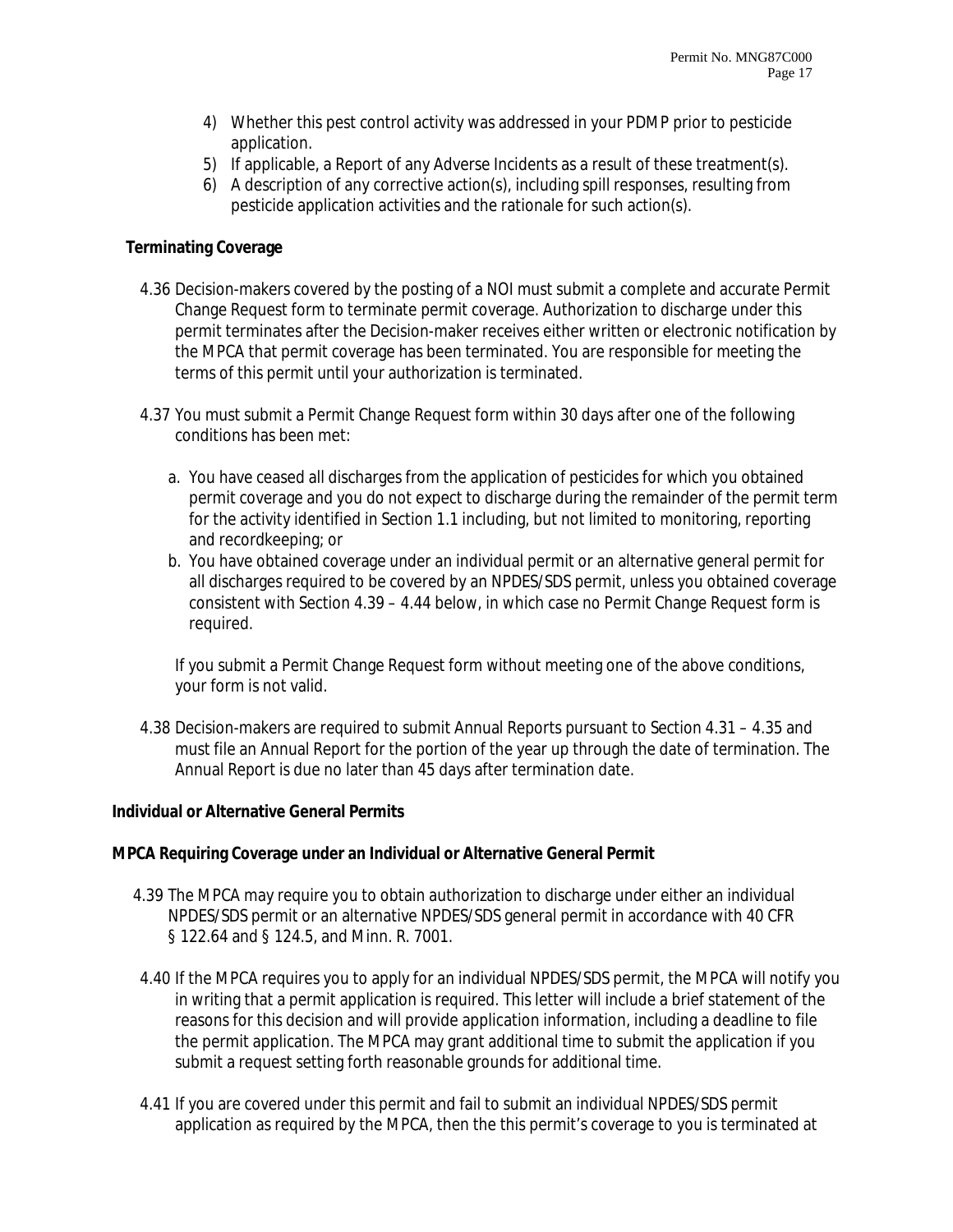the end of the day specified by the MPCA as the deadline for application submittal. The MPCA may take appropriate enforcement action for any unpermitted discharge.

4.42 If during the course of this general permits' term the water of the state being discharged to is listed as Impaired pursuant to Section 303(d) of the CWA for a pesticide or its degradates, and general permit coverage is for the discharge of that specific pesticide or one of its degradates, you shall notify the MPCA whether you will retain coverage under the general permit and thus are required to change the pesticide being used, or obtain an individual permit or an alternative general permit by meeting the requirements of Sections 4.43 and 4.44. The listing of Impaired Waters can be found at http://www.pca.state.mn.us/index.php/view-document.html?gid=8262

## **Decision-makers Requesting Coverage under an Individual or Alternative General Permit**

- 4.43 You may request to be excluded from coverage under this general permit by applying for an individual permit. In such a case, you must submit an individual permit application in accordance with the requirements of Minn. R. 7001.0050 with reasons supporting the request. The request may be granted by issuance of an individual permit or authorization of coverage under an alternative general permit if your reasons are warranted.
- 4.44 When an individual NPDES/SDS permit or an alternative NPDES/SDS general permit is issued, authorization to discharge under this permit is terminated on the effective date of the individual permit or the date of authorization of coverage under the alternative general permit.

## **5. Standard Permit Requirements**

- 5.1 Incorporation by Reference. The following applicable federal and state laws are incorporated by reference in this permit, are applicable to the Permittee, and are enforceable parts of this permit: 40 CFR §§ 122.41, 122.42, pts. 136, 403, and 503; Minn. chs. 7001, 7041, 7045, 7050, 7052, 7053, 7060, and 7080; and Minn. Stat. chs. 115 and 116.
- 5.2 Other federal and state laws. Permittees must comply with all other applicable federal and state laws and regulations that pertain to the application of pesticides. For example, this permit does not negate the requirements under the FIFRA and its implementing regulations to use registered pesticides consistent with the product's labeling. In fact, applications in violation of certain FIFRA requirements could also be a violation of the permit and therefore a violation of the CWA (e.g. exceeding label application rates).
- 5.3 Permittee Responsibility. The Permittee shall perform the actions or conduct the activity authorized by the permit in compliance with the conditions of the permit and, if required, in accordance with the plans and specifications approved by the Agency. (Minn. R. 7001.0150, subp. 3, item E).
- 5.4 Toxic Discharges Beyond Impact to Target Species Prohibited. Whether or not this permit includes effluent limitations for toxic pollutants, the Permittee shall not discharge a toxic pollutant that will impact non-target species except according to 40 CFR, pt. 400 to 460 and Minn. R. 7050, 7052, 7053 and any other applicable MPCA rules (Minn. R. 7001.01090, subp. 1, item A).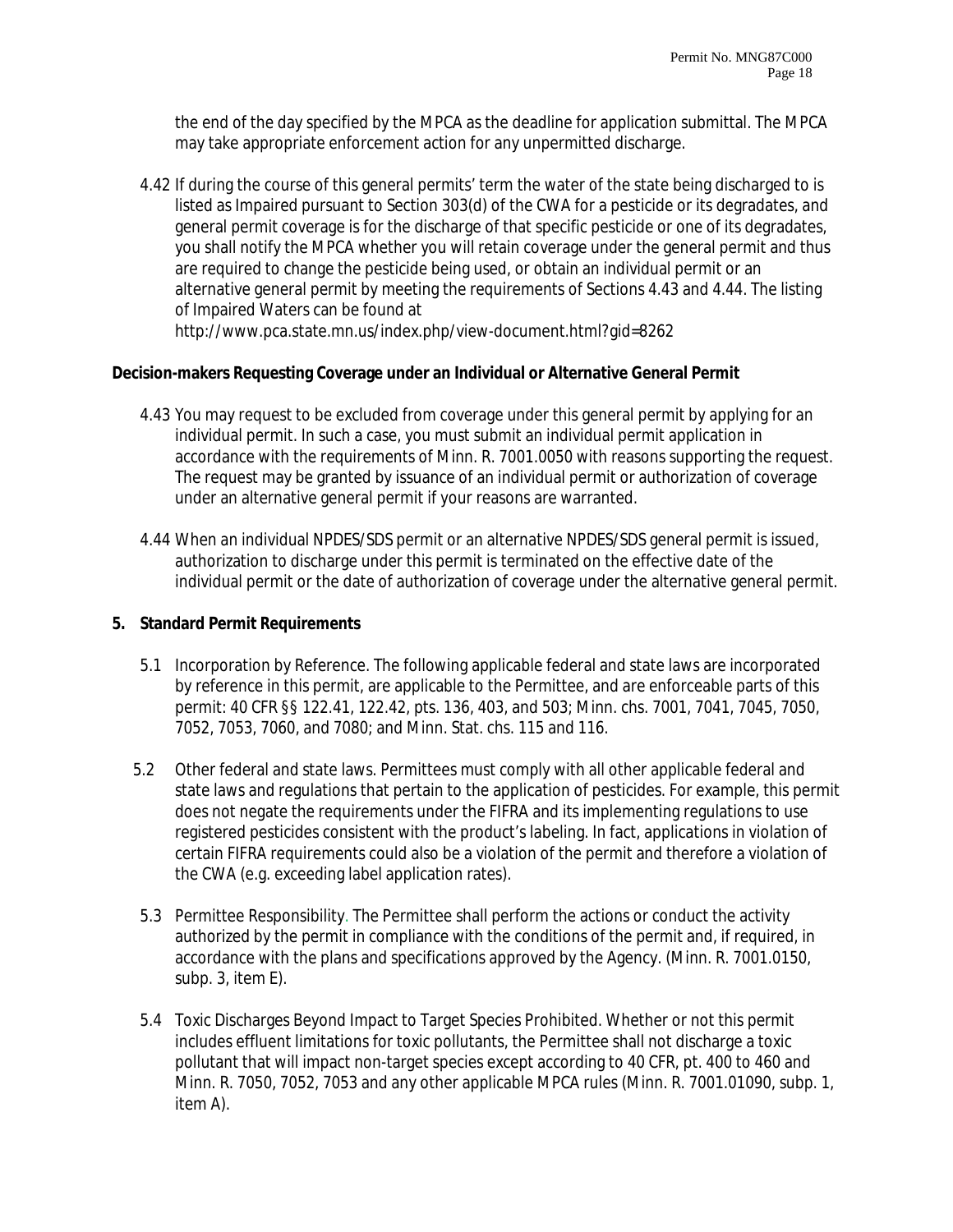- 5.5 Nuisance Conditions Prohibited. The Permittee's discharge shall not cause any nuisance conditions including, but not limited to floating solids, scum and visible oil film, acutely toxic conditions to non-target aquatic life, or other adverse impact on the receiving water (Minn. R. 7001.0210, subp. 2).
- 5.6 Property Rights. This permit does not convey a property right or an exclusive privilege (Minn. R. 7001.0150, subp. 3, item C).
- 5.7 Liability Exemption. In issuing this permit, the state and the MPCA assume no responsibility for damage to persons, property, or the environment caused by the activities of the Permittee in the conduct of its actions, including those activities authorized, directed, or undertaken under this permit. To the extent the state and the MPCA may be liable for the activities of its employees, that liability is explicitly limited to that provided in the Tort Claims Act (Minn. R. 7001.0150, subp. 3, item O).
- 5.8 Agency Obligations. The MPCA's issuance of this permit does not obligate the MPCA to enforce local laws, rules, or plans beyond what is authorized by Minnesota Statutes (Minn. R. 7001.0150, subp. 3. item D).
- 5.9 Liabilities. The MPCA's issuance of this permit does not release the Permittee from any liability, penalty or duty imposed by Minnesota or federal statutes or rules or local ordinances, except the obligation to obtain the permit (Minn. R. 7001.0150, subp. 3, item A).
- 5.10 More Stringent Rules. The issuance of this permit does not prevent the future adoption by the MPCA of pollution control rules, standards, or orders more stringent than those now in existence and does not prevent the enforcement of these rules, standards, or orders against the Permittee (Minn. R. 7001.0150, subp. 3, item B).
- 5.11 Severability. The provisions of this permit are severable, and if any provisions of this permit, or the application of any provision of this permit to any circumstance, are held invalid, the application of such provision to other circumstances and the remainder of this permit shall not be affected thereby.
- 5.12 Compliance with Other Rules and Statutes. The Permittee shall comply with all applicable air quality, solid waste, and hazardous waste statutes and rules.
- 5.13 Inspection and Entry. When authorized by Minn. Stat. §§ 115.04; 115B.17, subd. 4; and 116.091, and upon presentation of proper credentials, the agency, or an authorized employee or agent of the agency, shall be allowed by the Permittee to enter at reasonable times upon the property of the Permittee to examine and copy books, papers, records, or memoranda pertaining to the construction, modification, or operation of the facility covered by the permit or pertaining to the activity covered by the permit; and to conduct surveys and investigations, including sampling or monitoring, pertaining to the construction, modification, or operation of the facility covered by the permit or pertaining to the activity covered by the permit (Minn. R. 7001.0150, subp. 3, item I).
- 5.14 Completing Reports. The Permittee shall submit the results of the required sampling and monitoring activities on the forms provided, specified, or approved by the MPCA. The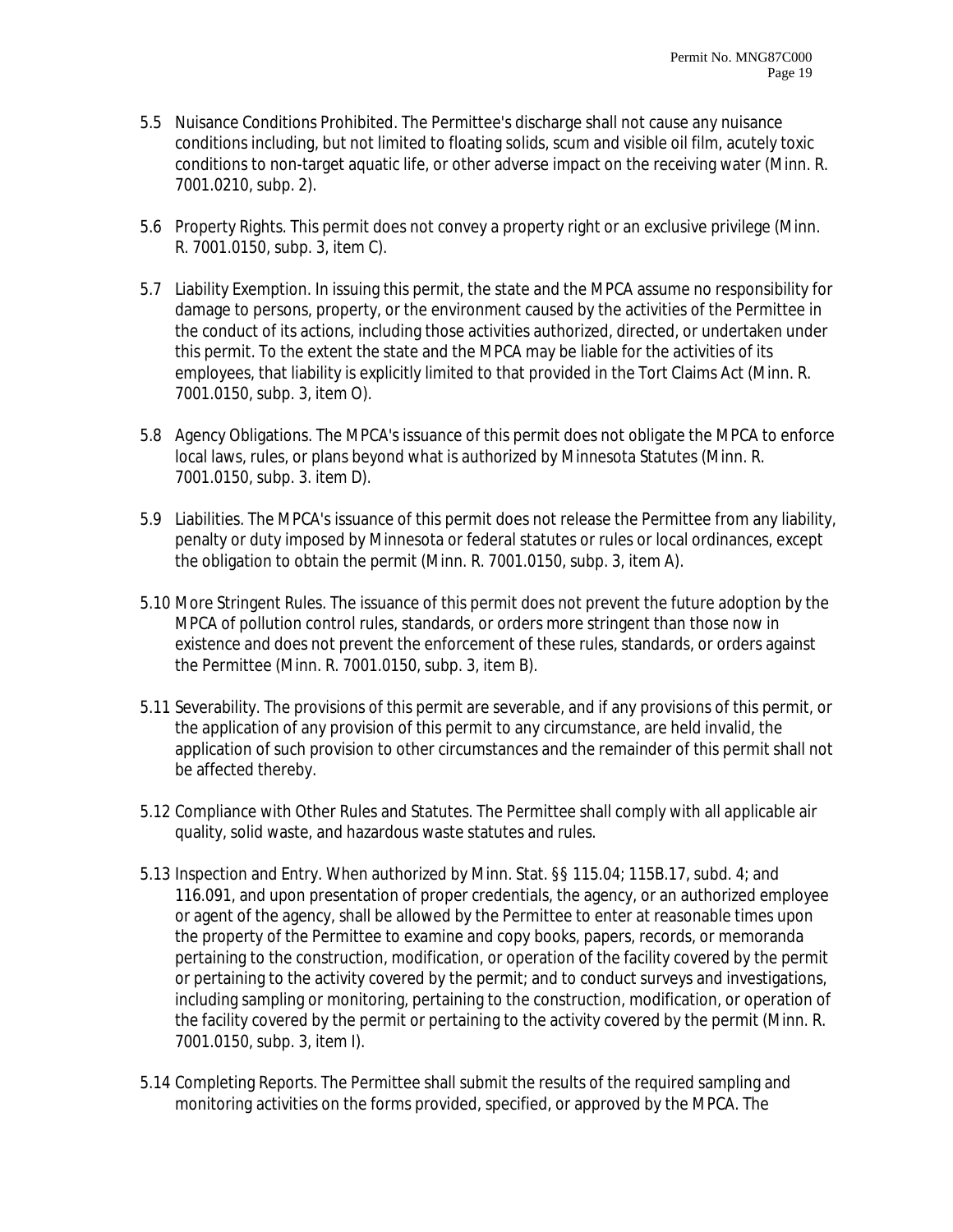information shall be recorded in the specified areas on those forms and in the units specified (Minn. R. 7001.1090, subp. 1, item D; Minn. R. 7001.0150, subp. 2, item B).

Required forms may include:

- a. Adverse Incident Report
- b. Annual Report

## 5.15 **Submitting Reports. Forms shall be submitted to:**

MPCA

Attn: Pesticide NPDES/SDS Permitting Reports 520 Lafayette Road North St. Paul, Minnesota 55155-4194

Forms shall be submitted as specified in this permit. Annual Reports shall be submitted for each event even if no discharge occurred during the reporting period (Minn. R. 7001.0150, subp. 2(B) and 3, item H).

- 5.16 Incomplete or Incorrect Reports. The Permittee shall immediately submit an amended report to the MPCA upon discovery by the Permittee or notification by the MPCA that it has submitted an incomplete or incorrect report. The amended report shall contain the missing or corrected data along with a cover letter explaining the circumstances of the incomplete or incorrect report (Minn. R. 7001.0150, subp. 3, item G).
- 5.17 Required Signatures. All forms, reports, and other documents submitted to the MPCA shall be signed by the Permittee or the duly authorized representative of the Permittee. Minn. R. 7001.0150, subp. 2(D). The person or persons that sign the forms, reports, or other documents must certify that he or she understands and complies with the certification requirements of Minn. R. chs. 7001.0070 and 7001.0540, including the penalties for submitting false information.
- 5.18 Records. The Permittee shall, when requested by the Agency, submit within a reasonable time the information and reports that are relevant to the control of pollution regarding the construction, modification, or operation of the facility covered by the permit or regarding the conduct of the activity covered by the permit (Minn. R. 7001.0150, subp. 3, item H).
- 5.19 Confidential Information. Except for data determined to be confidential according to Minn. Stat. § 116.075, subd. 2, all reports required by this permit shall be available for public inspection. In order to maintain data for confidential use of the MPCA, pursuant to Minn. Stat. § 116.075, or as nonpublic data not on individuals or private data as it relations to individuals, pursuant to Minn. Stat. § 13.37, a person must affirmatively request such recognition by providing the Commissioner a written request setting forth the statutory grounds and the reasons that justify the classification of the records or other information as not public (Minn. R. 7001.1300, subp. 1). Effluent data shall not be considered confidential. To request the Agency maintain data as confidential, the Permittee must follow Minn. R. 7000.1300.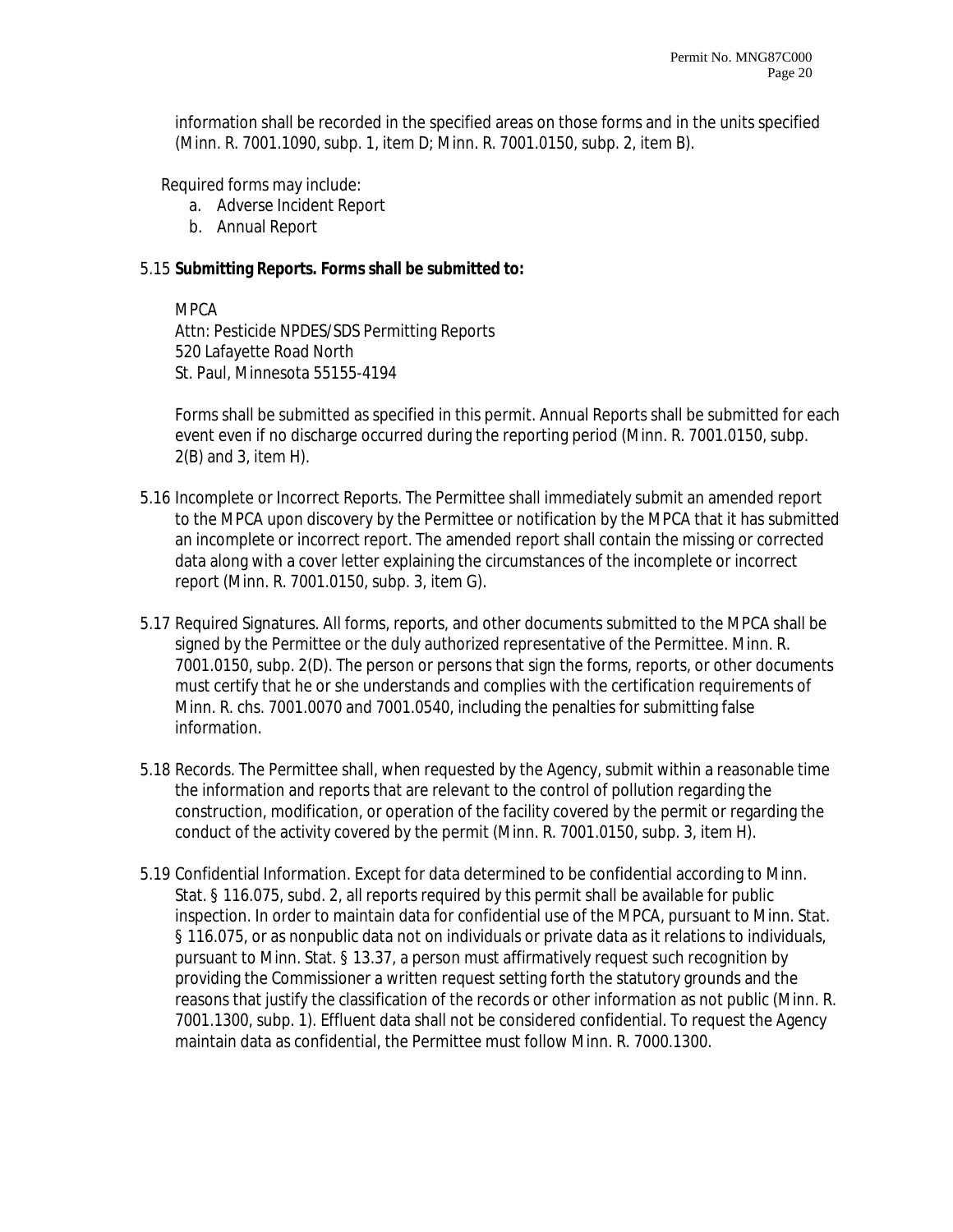#### **Noncompliance and Enforcement**

- 5.20 Subject to Enforcement Action and Penalties. Noncompliance with a term or condition of this permit subjects the Permittee to penalties provided by federal and state law set forth in section 309 of the CWA; 33 U.S.C. § 1319, as amended; and in Minn. Stat. §§ 115.071 and 116.072, including monetary penalties, imprisonment, or both. (Minn. R. 7001.1090, subp. 1, item D).
- 5.21 Criminal Activity. The Permittee may not knowingly make a false statement, representation, or certification in a record or other document submitted to the Agency. A person who falsifies a report or document submitted to the Agency, or tampers with, or knowingly renders inaccurate a monitoring device or method required to be maintained under this permit is subject to criminal and civil penalties provided by federal and state law (Minn. R. 7001.0150, subp. 3[G]).
- 5.22 Noncompliance Defense. It shall not be a defense for the Permittee in an enforcement action that it would have been necessary to halt or reduce the permitted activity in order to maintain compliance with the conditions of this permit. (40 CFR 122.41 [c])
- 5.23 Civil and Criminal Liability. Nothing in this permit shall be construed to relieve the Permittee from civil or criminal penalties for noncompliance with the terms and conditions provided herein. Nothing in this permit shall be construed to preclude the initiation of any legal action or relieve the Permittee from any responsibilities, liabilities, or penalties to which the Permittee is or may be subject to under Section 311 of the CWA and Minn. Stat. chs. 115 and 116, as amended; and any rules adopted thereunder.
- 5.24 Noncompliance. If the Permittee discovers, through any means, including notification by the MPCA, that noncompliance with a condition of the permit has occurred, the Permittee shall take all reasonable steps to minimize the adverse impacts on human health, public drinking water supplies, or the environment resulting from the noncompliance (Minn. R. 7001.1090, subp. 3, item J).
- 5.25 Unauthorized Releases of Wastewater Prohibited. Except for conditions specifically described in Minn. R. 7001.1090, subp. 1, items J and K, all unauthorized bypasses, overflows, discharges, spills, or other releases of wastewater or materials to the environment, whether intentional or not, are prohibited. However, the MPCA will consider the Permittee's compliance with permit requirements, frequency of release, quantity, type, location, and other relevant factors when determining appropriate action (40 CFR § 122.41 and Minn. Stat. § 115.061).
- 5.26 Discovery of a Release. Upon discovery of a release, the Permittee shall:
	- a. Immediately take all reasonable action necessary to minimize or abate the incident and to recover any pesticides involved in the incident.
	- b. Notify the Minnesota Department of Public Safety Duty Officer at 800-422-0798 (toll free) or 651-649-5451 (metro area) immediately upon discovery of the release. In addition, you may also contact the MPCA during business hours at 800-657-3864.
	- c. Recover as rapidly and as thoroughly as possible all substances and materials released or immediately take other action as may be reasonably possible to minimize or abate pollution to waters of the state or potential impacts to human health caused thereby. If the released materials or substances cannot be immediately or completely recovered, the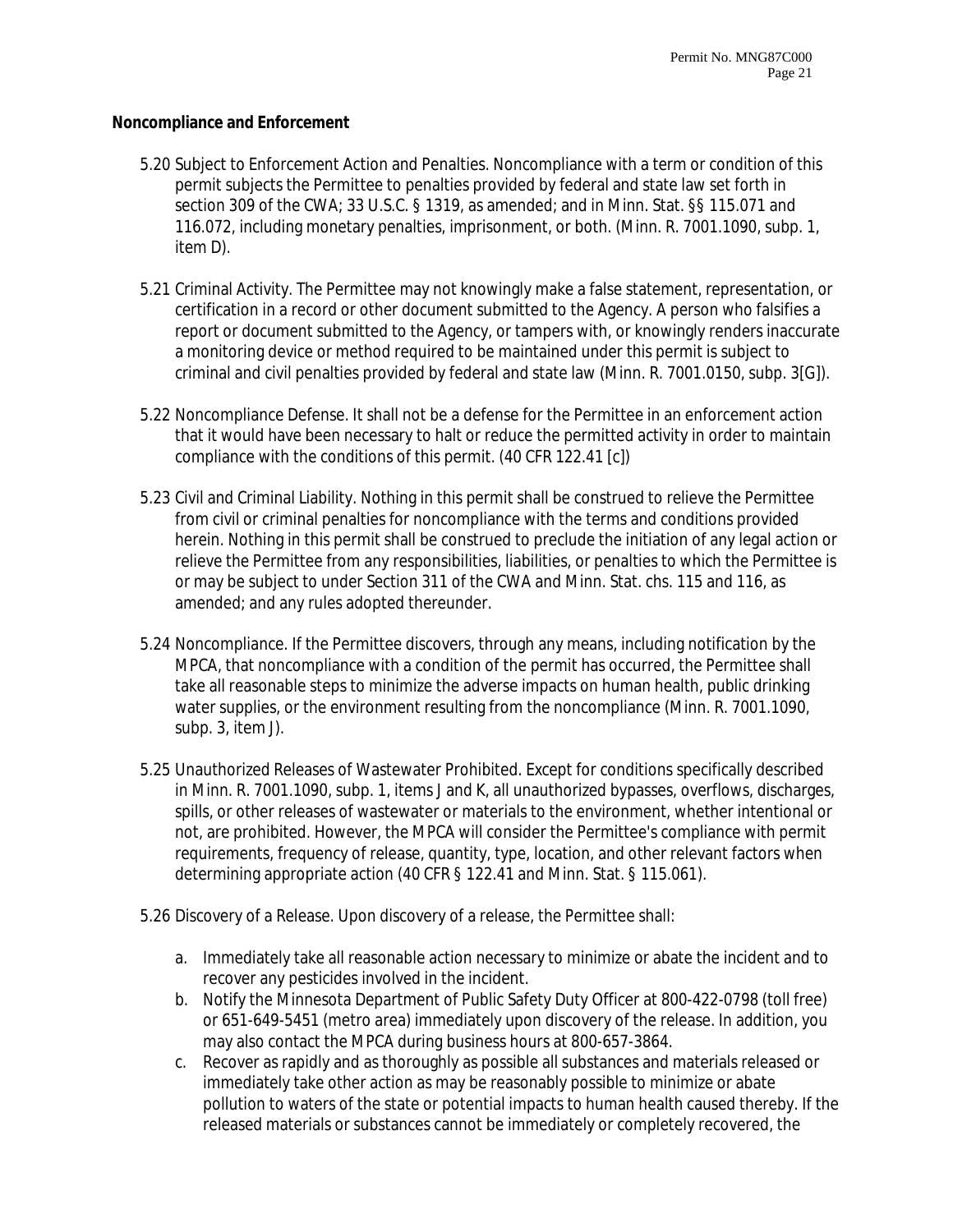Permittee shall contact the MPCA. If directed by the MPCA, the Permittee shall consult with other local, state or federal agencies (such as the MDNR and/or the Wetland Conservation Act authority) for implementation of additional clean-up or remediation activities in wetland or other sensitive areas.

- d. If directed by the MPCA, the Permittee shall collect representative samples of the release. The Permittee shall sample the release for parameters of concern immediately following discovery of the release. The Permittee may contact the MPCA during business hours to discuss the sampling parameters and protocol. If the release cannot be immediately stopped, the Permittee shall consult with MPCA regarding additional sampling requirements. Samples shall be collected at least, but not limited to, two times per week for as long as the release continues.
- e. Submit the sampling results as directed by the MPCA. At a minimum, the results shall be submitted to the MPCA within 15 days of the release.
- 5.27 Upset Defense. In the event of temporary noncompliance by the Permittee with an applicable effluent limitation resulting from an upset of the Permittee's activity due to factors beyond the control of the Permittee, the Permittee has an affirmative defense to an enforcement action brought by the Agency as a result of the noncompliance if the Permittee demonstrates by a preponderance of competent evidence:
	- a. The specific cause of the upset.
	- b. That the upset was unintentional.
	- c. That the upset resulted from factors beyond the reasonable control of the Permittee and did not result from operational error, improperly designed treatment facilities, inadequate treatment facilities, lack of preventative maintenance, or increases in production which are beyond the design capability of the treatment facilities.
	- d. That at the time of the upset the facility was being properly operated.
	- e. That the Permittee properly notified the Commissioner of the upset in accordance with Minn. R. 7001.1090, subp. 1, item I.
	- f. That the Permittee implemented the remedial measures required by Minn. R. 7001.0150, subp. 3, item J.
- 5.28 The Permittee shall at all times properly operate and maintain the equipment and systems of treatment and control, and the appurtenances related to them, which are installed or used by the Permittee to achieve compliance with the conditions of the permit. Proper operation and maintenance includes effective performance, adequate funding, adequate operator staffing and training, and adequate laboratory and process controls, including appropriate quality assurance procedures.
- 5.29 Report Changes. The Permittee shall give advance notice as soon as possible to the MPCA of any substantial changes in operational procedures, activities that may alter the nature or frequency of the discharge, and/or material factors that may affect compliance with the conditions of this permit (Minn. R. 7001.0150, subp. 3, item M).
- 5.30 The MPCA Initiated Permit Modification, Suspension, or Revocation. The MPCA may modify or revoke and reissue this permit pursuant to Minn. R. 7001.0170. The MPCA may revoke without reissuance this permit pursuant to Minn. R. 7001.0180.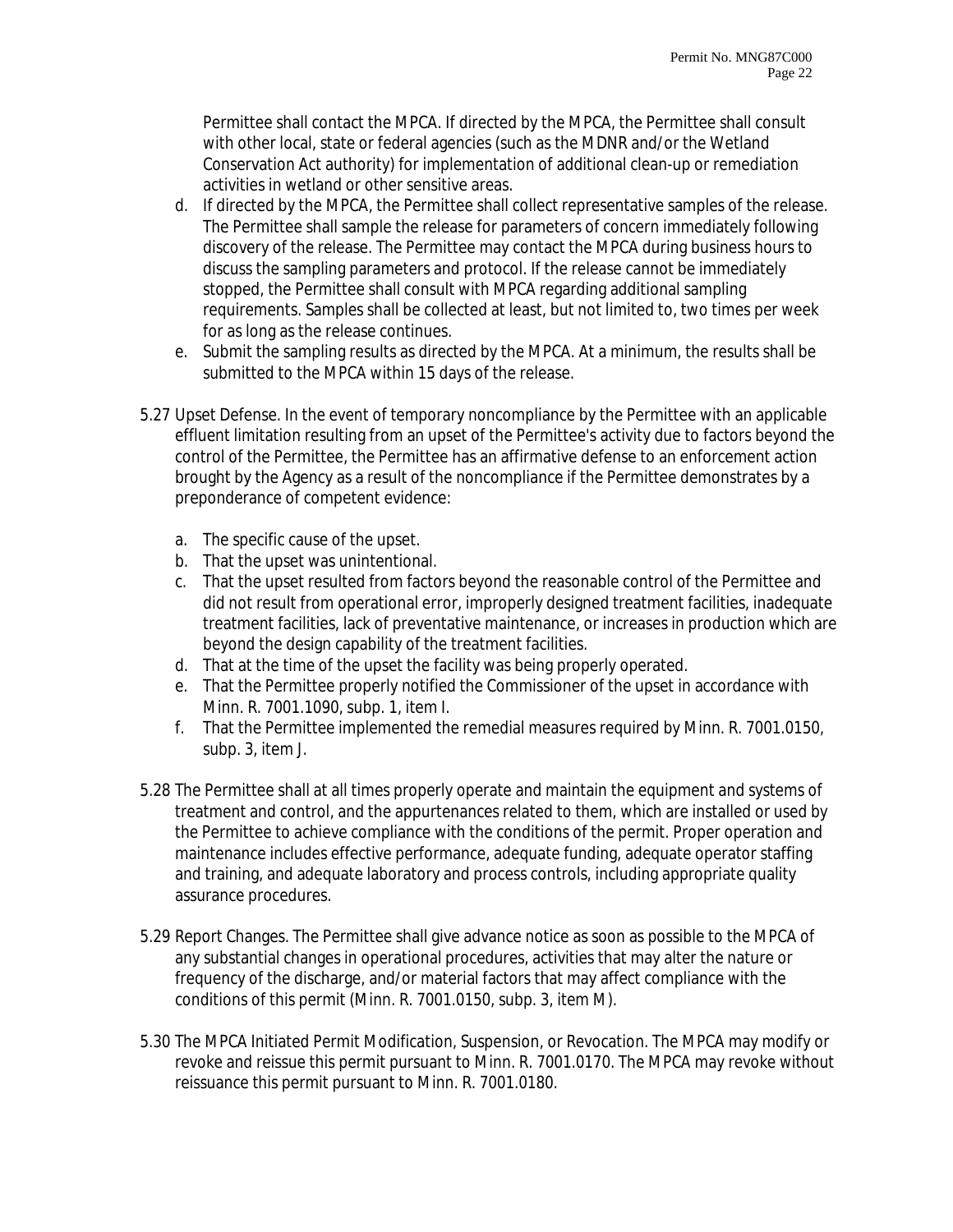- 5.31 TMDL Impacts. Facilities that discharge to an impaired surface water, watershed or drainage basin may be required to comply with additional permits or permit requirements, including additional restrictions as authorized by the CWA 303(d)(4)(A) and 40 CFR § 122.44(l)(2)(i) necessary to ensure consistency with the assumptions and requirements of any applicable US EPA approved wasteload allocations resulting from Total Maximum Daily Load (TMDL) studies.
- 5.32 Permit Transfer. The permit is not transferable to any person without the express written approval of the Agency after compliance with the requirements of Minn. R. 7001.0190. A person to whom the permit has been transferred shall comply with the conditions of the permit. (Minn. R. 7001.0150, subp. 3, item N).
- 5.33 Permit Reissuance. If the Decision-maker desires to continue permit coverage beyond the date of permit expiration, the Decision-maker shall submit an application for reissuance at least 180 days before permit expiration. If the Decision-maker does not intend to continue the activities authorized by this permit after the expiration date of this permit, the Decision-maker shall notify the MPCA in writing at least 180 days before permit expiration.

If the Decision-maker has submitted a timely application for permit reissuance, the Permittee may continue to conduct the activities authorized by this permit, in compliance with the requirements of this permit, until the MPCA takes final action on the application, unless the MPCA determines any of the following (Minn. R. 7001.0040 and 7001.0160):

- a. The Permittee is not in substantial compliance with the requirements of this permit, or with a stipulation agreement or compliance schedule designed to bring the Permittee into compliance with this permit.
- b. The MPCA, as a result of an action or failure to act by the Permittee, has been unable to take final action on the application on or before the expiration date of the permit.
- c. The Permittee has submitted an application with major deficiencies or has failed to properly supplement the application in a timely manner after being informed of deficiencies.

# **6. Permit Specific Definitions**

- 6.1 "Act" means the federal Clean Water Act, as amended, 33 U.S. Code 1251 et seq.
- 6.2 "Action Threshold" means the point at which pest populations or environmental conditions can no longer be tolerated, necessitating that pest control action be taken based on economic, human health, aesthetic, or other effects. Sighting a single pest does not always mean control is needed. Action Thresholds help determine both the need for control actions and the proper timing of such actions.
- 6.3 "Active Ingredient" means any substance (or group of structurally similar substances if specified by the Agency) that will prevent, destroy, repel, or mitigate any pest, or that functions as a plant regulator, desiccant, or defoliant within the meaning of FIFRA sec. 2(a). (40 CFR § 152.3). Active ingredient also means a pesticidal substance that is intended to be produced and used in a living plant, or in the produce thereof, and the genetic material necessary for the production of such a pesticidal substance (40 CFR § 174.3).
- 6.4 "Adverse Incident" means an incident that you have observed upon inspection or of which you otherwise become aware in which non-target organisms may have been exposed to a pesticide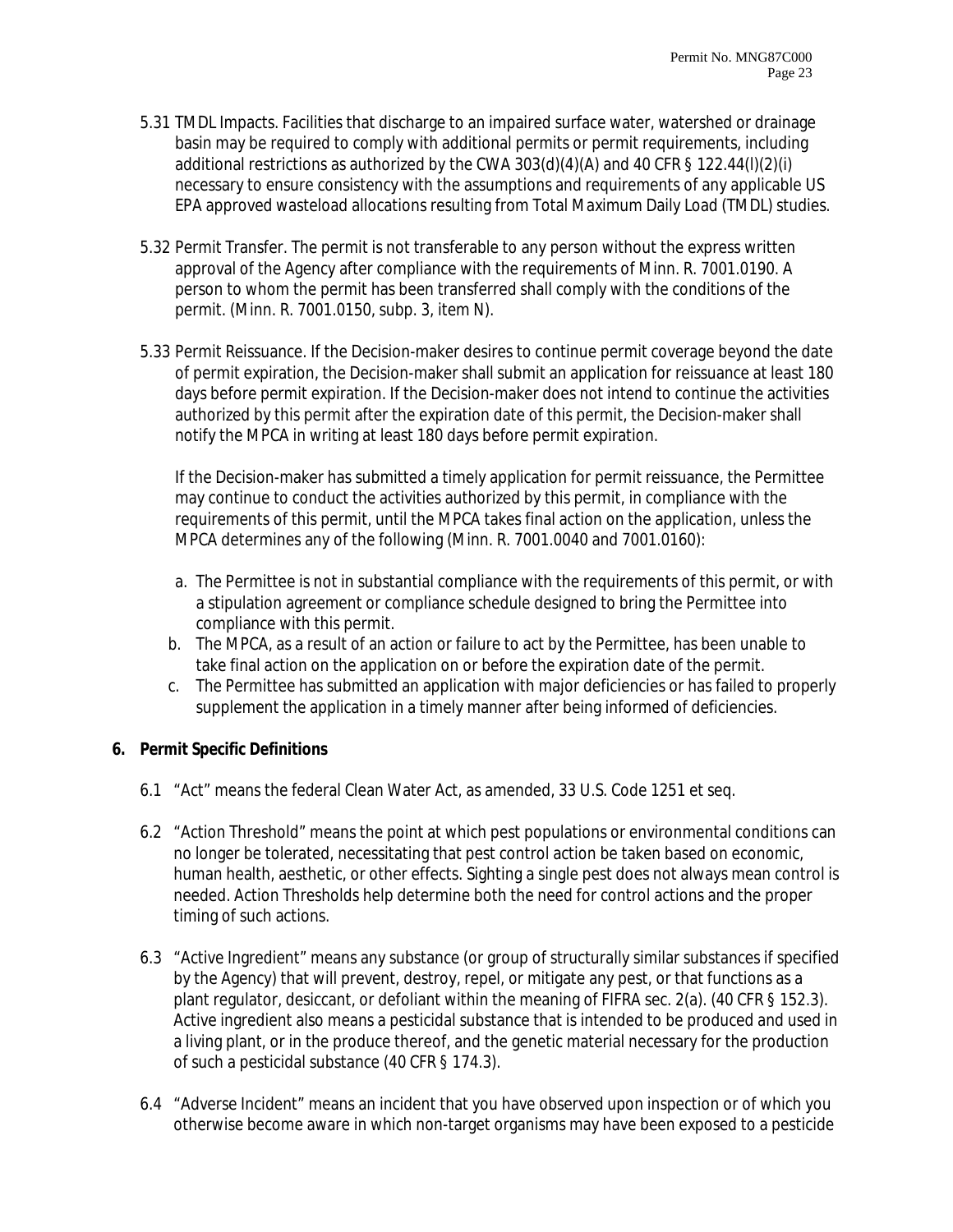residue and suffered a toxic or adverse effect. The phrase "toxic or adverse effects" includes effects that occur within waters of the state on non-target plants, fish, or wildlife that are not otherwise identified and described on the pesticide product label or otherwise not expected to be present as a result of exposure to a pesticide residue, and may include:

- a. Distressed or dead juvenile and small fishes.
- b. Washed up or floating fish.
- c. Fish swimming abnormally or erratically.
- d. Fish lying lethargically at water surface or in shallow water.
- e. Fish that are listless or nonresponsive to disturbance.
- f. Stunting, wilting, or desiccation of non-target submerged or emergent aquatic plants.
- g. Other dead or visibly distressed non-target aquatic organisms (amphibians, turtles, invertebrates, etc.).

The phrase, "toxic or adverse effects," also includes any adverse effects to humans (e.g., skin rashes) or domesticated animals that occur either directly or indirectly from a discharge to waters of the state that are temporally and spatially related to exposure to a pesticide residue (e.g., vomiting, lethargy).

- 6.5 "Agency" means the Minnesota Pollution Control Agency (MPCA).
- 6.6 "Applicator,"for the purpose of this permit, means any entity associated with the application of pesticides which results in a discharge to waters of the state who performs the application of a pesticide or who has day-to-day control of the application (i.e., they are authorized to direct workers to carry out those activities). Applicators are required to be licensed if hired or to apply registered pesticides. See Minn. Stat. § 18B.29 through 18B.35 for specifics on certification and licensing.
- 6.7 "Best Management Practices" or "BMPs" means practices to prevent or reduce the pollution of waters of the state, including schedules of activities, prohibitions of practices, and other management practices, and also includes treatment requirements, operating procedures, and practices to control plant site runoff, spillage or leaks, sludge or waste disposal or drainage from raw material storage. (Minn. R. 7001.1020, subp. 5).
- 6.8 "Biological Control Agents" mean agents that are organisms that can be introduced to your sites, such as herbivores, predators, parasites, and hyperparasites (Source: US FWS IPM Guidance, 2004).
- 6.9 "Biological Pesticides" (also called biopesticides) include microbial pesticides, biochemical pesticides, and plant-incorporated protectants (PIP). Microbial pesticide means a microbial agent intended for preventing, destroying, repelling, or mitigating any pest, or intended for use as a plant regulator, defoliant, or dessicant, that: (1) is a eucaryotic microorganism including, but not limited to, protozoa, algae, and fungi; (2) is a procaryotic microorganism, including, but not limited to, Eubacteria and Archaebacteria; or (3) is a parasitically replicating microscopic element, including but not limited to, viruses (40 CFR § 158.2100[b]). Biochemical pesticide mean a pesticide that: (1) is a naturally-occurring substance or is structurally-similar and functionally identical to a naturally-occurring substance; (2) has a history of exposure to humans and the environment demonstrating minimal toxicity, or in the case of a syntheticallyderived biochemical pesticides, is equivalent to a naturally-occurring substance that has such a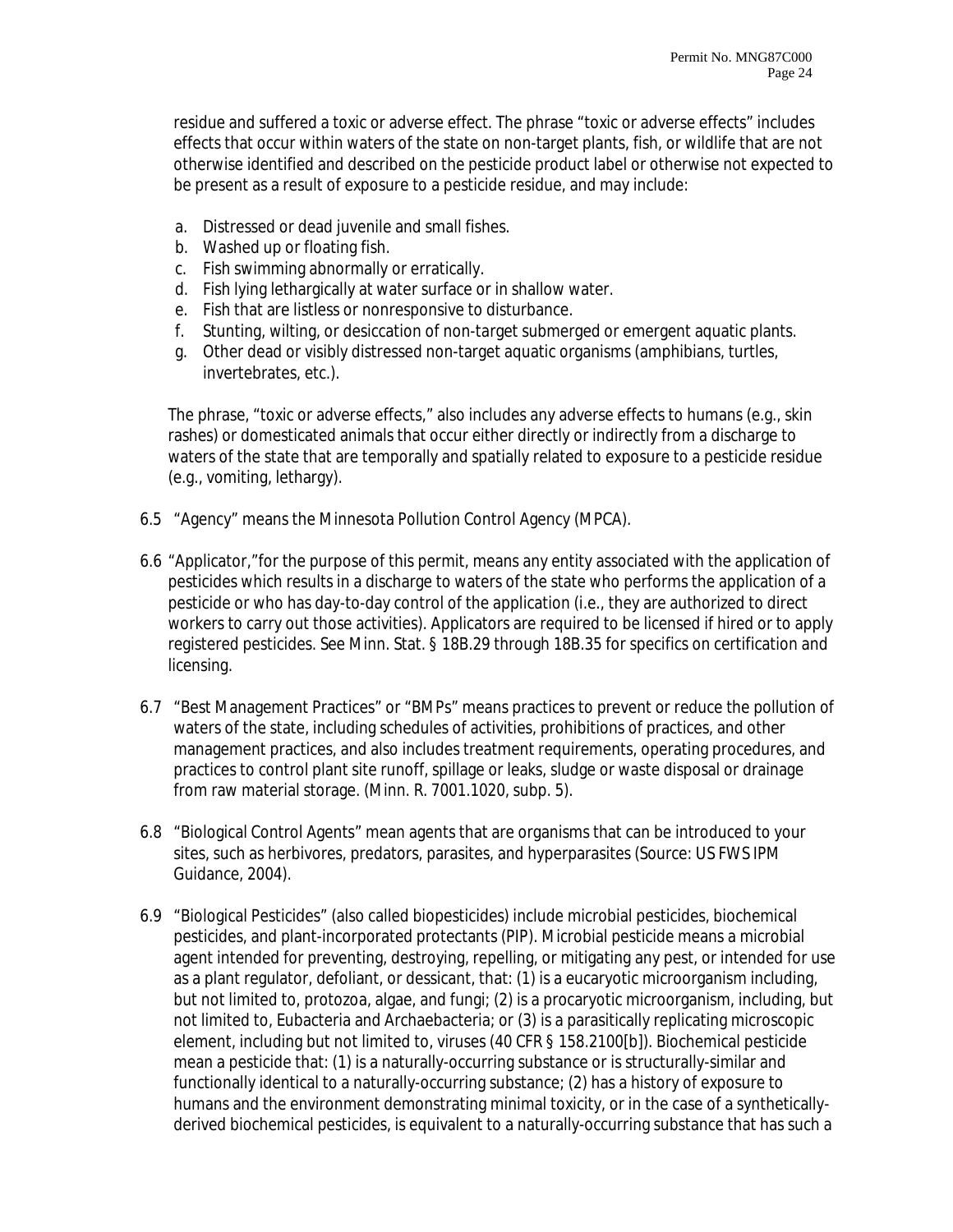history; and (3) has a non-toxic mode of action to the target pest(s) (40 CFR 158.2000[a][1]). Plant-incorporated protectant means a pesticidal substance that is intended to be produced and used in a living plant, or in the produce thereof, and the genetic material necessary for production of such a pesticidal substance. It also includes any inert ingredient contained in the plant, or produce thereof (40 CFR § 174.3).

- 6.10 "CFR" means the Code of Federal Regulations.
- 6.11 "Chemical Pesticides" means all pesticides not otherwise classified as biological pesticides.
- 6.12 "Commissioner" means the commissioner of the Minnesota Pollution Control Agency or a designated representative.
- 6.13 "Control Measures" refers to any BMP or other method used to meet the effluent limitations. Control measures must comply with manufacturer specifications, industry standards and recommended industry practices related to the application of pesticides, and relevant legal requirements. Additionally, control measures could include other actions that a prudent operator would implement to reduce and/or eliminate pesticide discharges to waters of the state to comply with the effluent limitations in Sections 3 and 4 of this permit.
- 6.14 "Cultural Methods" means manipulation of the habitat to increase pest mortality by making the habitat less suitable to the pest.
- 6.15 "Decision-maker" means any entity associated with the application of pesticides which results in a discharge to waters of the state and that has control over the decision to perform pesticide applications, including the ability to modify those decisions. This does not include local, state or other units of government that may provide instruction or control documents based on their authority over pests or the use of pesticides by another party (i.e. the Lake Association is considered the Decision-maker even if the DNR may direct the Lake Association to use a specific pesticide product or limit the amount to be applied).
- 6.16 "Declared Pest Emergency Situation" means an event defined by a public declaration by a federal agency, state, or local government of a pest problem determined to require control through application of a pesticide beginning less than ten days after identification of the need for pest control. This public declaration may be based on:
	- a. Significant risk to human health.
	- b. Significant economic loss.
	- c. Significant risk to:
		- 1) Endangered species.
		- 2) Threatened species.
		- 3) Beneficial organisms.
		- 4) The environment (40 CFR pt. 166).
- 6.17 "Discharge" when used without qualification, means the "discharge of a pollutant" (40 CFR § 122.2).
- 6.18 "Duty Officer" means the Minnesota Duty Officer, Department of Public Safety, Division of Emergency Management.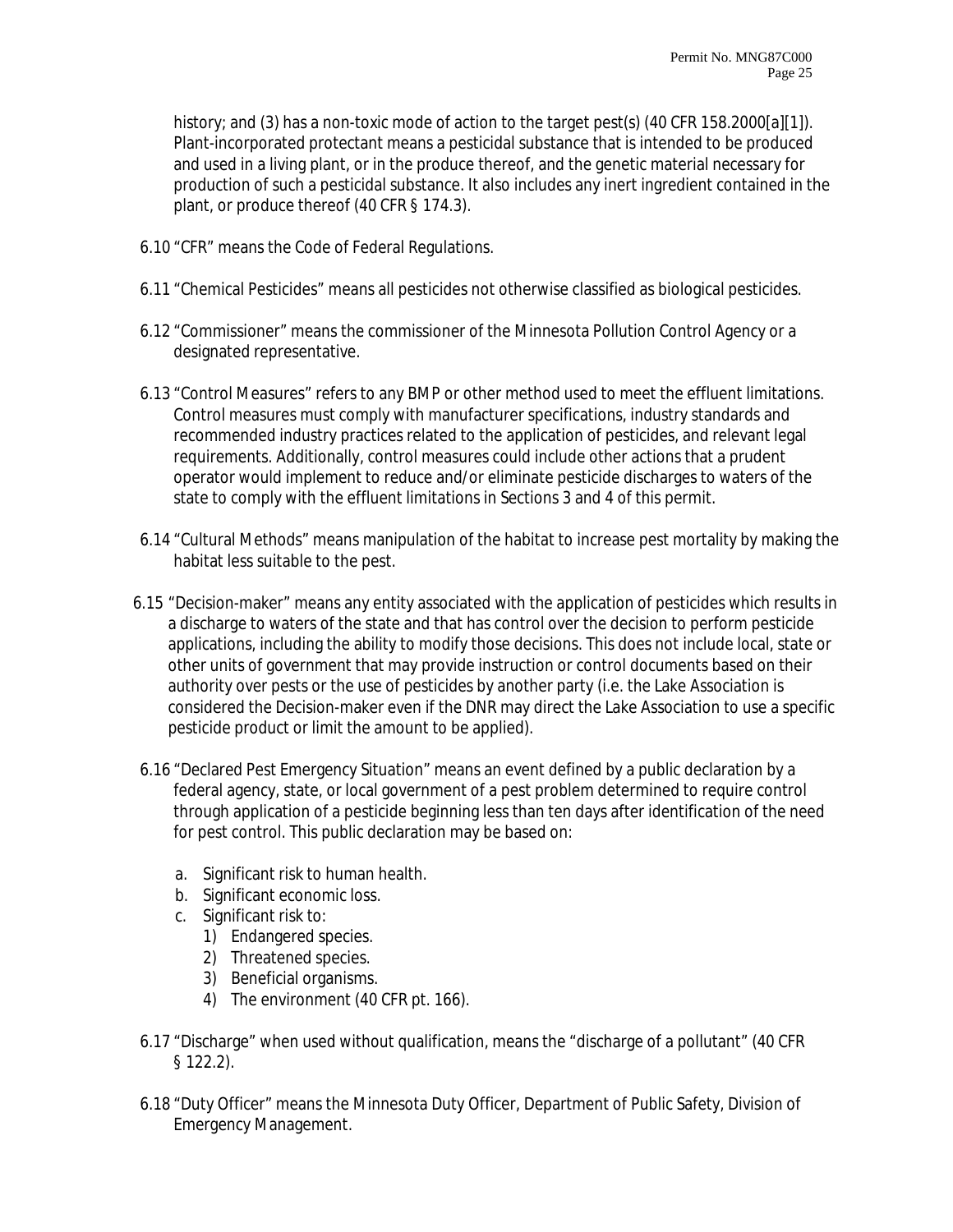- 6.19 "Facility or Activity" means any NPDES "point source" (including land or appurtenances thereto) that is subject to regulation under the NPDES program (40 CFR § 122.2).
- 6.20 "Federal Facility" means any buildings, installations, structures, land, public works, equipment, aircraft, vessels, and other vehicles and property, owned, operated, or leased by, or constructed or manufactured for the purpose of leasing to, the federal government.
- 6.21 "For-Hire Applicator" includes persons who make contractual pesticide applications for which they or their employer receives compensation (e.g., lawn care firms, pest control companies). This includes "Commercial Applicators" as defined in Minn. Stat. ch. 18B.
- 6.22 "General Permit" means a permit issued under Minn. R. 7001.0210 to a category of permittees whose operations, emissions, activities, discharges, or facilities are the same or substantially similar.
- 6.23 "Impaired Water**"** or "Water Quality Impaired Water," for the purposes of this permit, means a water identified by the state pursuant to Section 303(d) of the Clean Water Act as not meeting applicable state water quality standards (these waters are called "water quality limited segments" under 40 CFR § 130.2[j]). Impaired waters include both waters with approved or established TMDLs, and those for which a TMDL has not yet been approved or established.
- 6.24 "Inert Ingredient" means any substance (or group of structurally similar substances if designated by the Agency), other than an active ingredient, that is intentionally included in a pesticide product (40 CFR § 152.3). Inert ingredient also means any substance, such as a selectable marker, other than the active ingredient, where the substance is used to confirm or ensure the presence of the active ingredient, and includes the genetic material necessary for the production of the substance, provided that genetic material is intentionally introduced into a living plant in addition to the active ingredient (40 CFR § 174.3).
- 6.25 **"**Large Entity" means any: (a) public entity that serves a population greater than 10,000 or (b) private enterprise that exceeds the Small Business Administration size standard as identified at 13 CFR § 121.201.
- 6.26 "Mechanical/Physical Methods" means mechanical tools or physical alterations of the environment, for pest prevention or removal.
- 6.27 "Minimize" means to reduce and/or eliminate pesticide discharges to waters of the U.S. through the use of "control measures" to the extent technologically available and economically practicable and achievable.
- 6.28 "MPCA" means the Minnesota Pollution Control Agency, or Minnesota Pollution Control Agency staff as delegated by the Minnesota Pollution Control Agency.
- 6.29 "Non-target Organisms" includes the plant and animal hosts of the target species, the natural enemies of the target species living in the community, and other plants and animals, including vertebrates, living in or near the community that are not the target of the pesticide.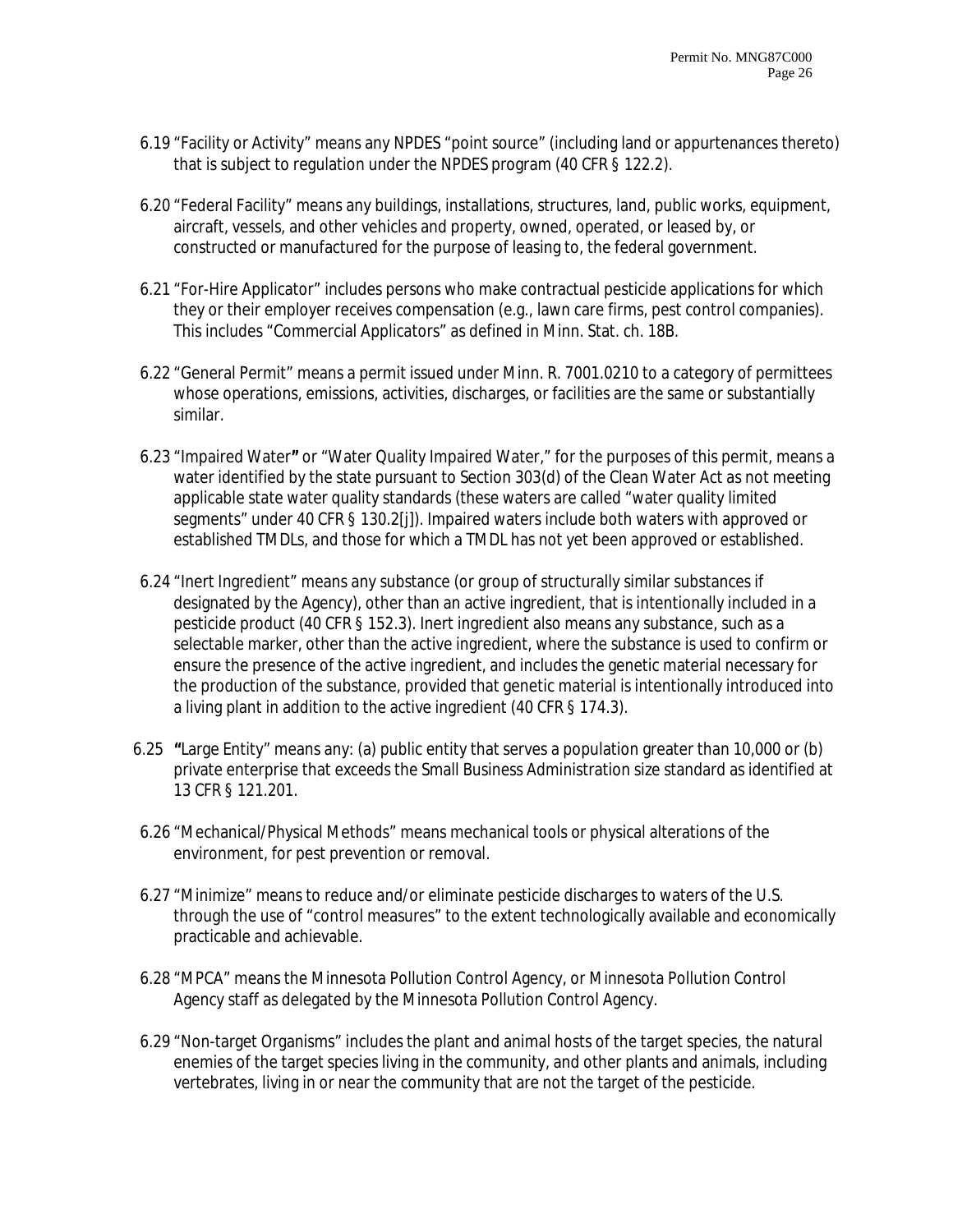- 6.30 "NPDES" means National Pollutant Discharge Elimination System, which is the program for issuing, modifying, revoking, reissuing, terminating, monitoring, and enforcing permits and imposing and enforcing pretreatment requirements under Sections, 307, 318, 402, and 405 of the CWA; 33 U.S.C. §§ 1317, 1328, 1342, and 1345.
- 6.31 "Outstanding Resource Value Waters" are waters within the Boundary Waters Canoe Area Wilderness, Voyageur's National Park, and Department of Natural Resources designated scientific and natural areas, wild, scenic, and recreational river segments, Lake Superior, those portions of the Mississippi River from Lake Itasca to the southerly boundary of Morrison County that are included in the Mississippi Headwaters Board comprehensive plan dated February 12, 1981, and other waters of the state with high water quality, wilderness characteristics, unique scientific or ecological significance, exceptional recreational value, or other special qualities which warrant stringent protection from pollution (Minn. R. 7050.0180 subp. 2 (A), including any updates)
- 6.32 "Permittee" means any entity associated with the application of pesticides which results in a discharge to waters of the state regardless of whether a NOI is required to be submitted.
- 6.33 "Person" means an individual, association, partnership, corporation, municipality, State or Federal agency, or an agent or employee thereof.
- 6.34 "Pest" means an insect, rodent, nematode, fungus, weed, terrestrial or aquatic plant, animal life, virus, bacteria, or other organism designated by rule as a pest, except a virus, bacteria, or other microorganism on or in living humans or other living animals (Minn. Stat. § 18B.01, subd. 17).
- 6.35 "Pest Management Area" means the area of land, including any water, for which you are conducting pest management activities covered by this permit.
- 6.36 "Pest Management Measure" means any practice used to meet the effluent limitations that comply with manufacturer specifications, industry standards and recommended industry practices related to the application of pesticides, relevant legal requirements and other provisions that a prudent Permittee would implement to reduce and/or eliminate pesticide discharges to waters of the state.
- 6.37 "Pesticide" means a substance or mixture of substances intended to prevent, destroy, repel, or mitigate a pest, and a substance or mixture of substances intended for use as a plant regulator, defoliant, or desiccant (Minn. Stat. § 18B.01, subd. 18).

Under FIFRA Section 2(u), "Pesticide" means: (1) any substance or mixture of substances intended for preventing, destroying, repelling, or mitigating any pest, (2) any substance or mixture of substances intended for use as a plant regulator, defoliant, or desiccant, and (3) any nitrogen stabilizer, except that the term "pesticide" shall not include any article that is a "new animal drug" within the meaning of section 201(w) of the Federal Food, Drug, and Cosmetic Act (21 U.S.C. § 321[w]), that has been determined by the Secretary of Health and Human Services not to be a new animal drug by a regulation establishing conditions of use for the article, or that is an animal feed within the meaning of section 201(x) of such Act (21 U.S.C. § 321[x]) bearing or containing a new animal drug. The term "pesticide" does not include liquid chemical sterilant products (including any sterilant or subordinate disinfectant claims on such products)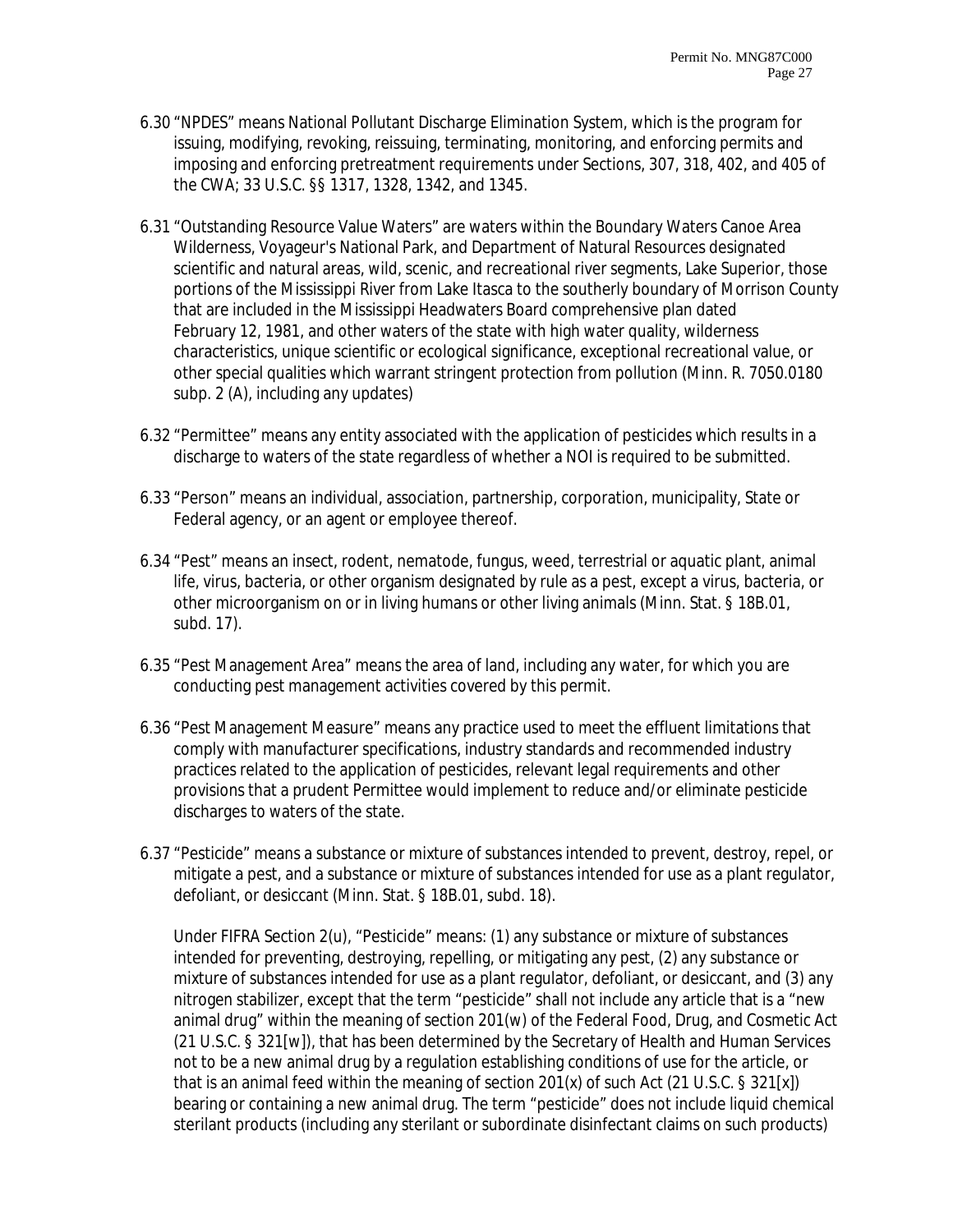for use on a critical or semi-critical device, as defined in section 201 of the Federal Food, Drug, and Cosmetic Act (21 U.S.C. § 321). For purposes of the preceding sentence, the term "critical device" includes any device that introduced directly into the human body, either into or in contact with the bloodstream or normally sterile areas of the body and the term "semi-critical device" includes any device that contacts intact mucous membranes but which does not ordinarily penetrate the blood barrier or otherwise enter normally sterile areas of the body.

The term "pesticide" applies to insecticides, herbicides, fungicides, rodenticides, and various other substances used to control pests. The definition encompasses all uses of pesticides authorized under FIFRA including uses authorized under sections 3 (registration), 5 (experimental use permits), 18 (emergency exemptions), 24(c) (special local needs registrations), and 25(b) (exemptions from FIFRA).

Note: drugs used to control diseases of humans or animals (such as livestock and pets) are not considered pesticides; such drugs are regulated by the Food and Drug Administration. Fertilizers, nutrients, and other substances used to promote plant survival and health are not considered plant growth regulators and thus are not pesticides. Biological control agents, except for certain microorganisms, are exempted from regulation under FIFRA. (Biological control agents include beneficial predators such as birds or ladybugs that eat insect pests, parasitic wasps, fish, etc).

*This permit uses the term "pesticide" when referring to the "pesticide, as applied." When referring to the chemical in the pesticide product with pesticidal qualities, the permit uses the term "active ingredient."* 

- 6.38 "Pesticide Product" means a pesticide in the particular form (including composition, packaging, and labeling) in which the pesticide is, or is intended to be, distributed or sold. The term includes any physical apparatus used to deliver or apply the pesticide if distributed or sold with the pesticide.
- 6.39 "Pesticide Research and Development" means activities undertaken on a systematic basis to gain new knowledge (research) and/or the application of research findings or other scientific knowledge for the creation of new or significantly improved products or processes (experimental development). These types of activities are generally categorized under the fourdigit code of 5417 under the 2007 NAICS.
- 6.40 "Pesticide Residue" includes that portion of a pesticide application that is discharged from a point source to waters of the U.S. and no longer provides pesticidal benefits. It also includes any degradates of the pesticide.
- 6.41 "Point source" means any discernible, confined, and discrete conveyance, including but not limited to any pipe, ditch, channel, tunnel, conduit, well, discrete fissure, container, rolling stock, concentrated animal feeding operation, landfill leachate collection system, vessel, or other floating craft from which pollutants are or may be discharged. This term does not include return flows from irrigated agriculture or agricultural stormwater runoff (40 CFR § 122.2).
- 6.42 "Pollutant" means any sewage, industrial waste, or other wastes, as defined in Minn. Stat. § 115.01, discharged into a disposal system or to waters of the state, and includes dredged spoil, solid waste, incinerator residue, filter backwash, sewage, garbage, sewage sludge,